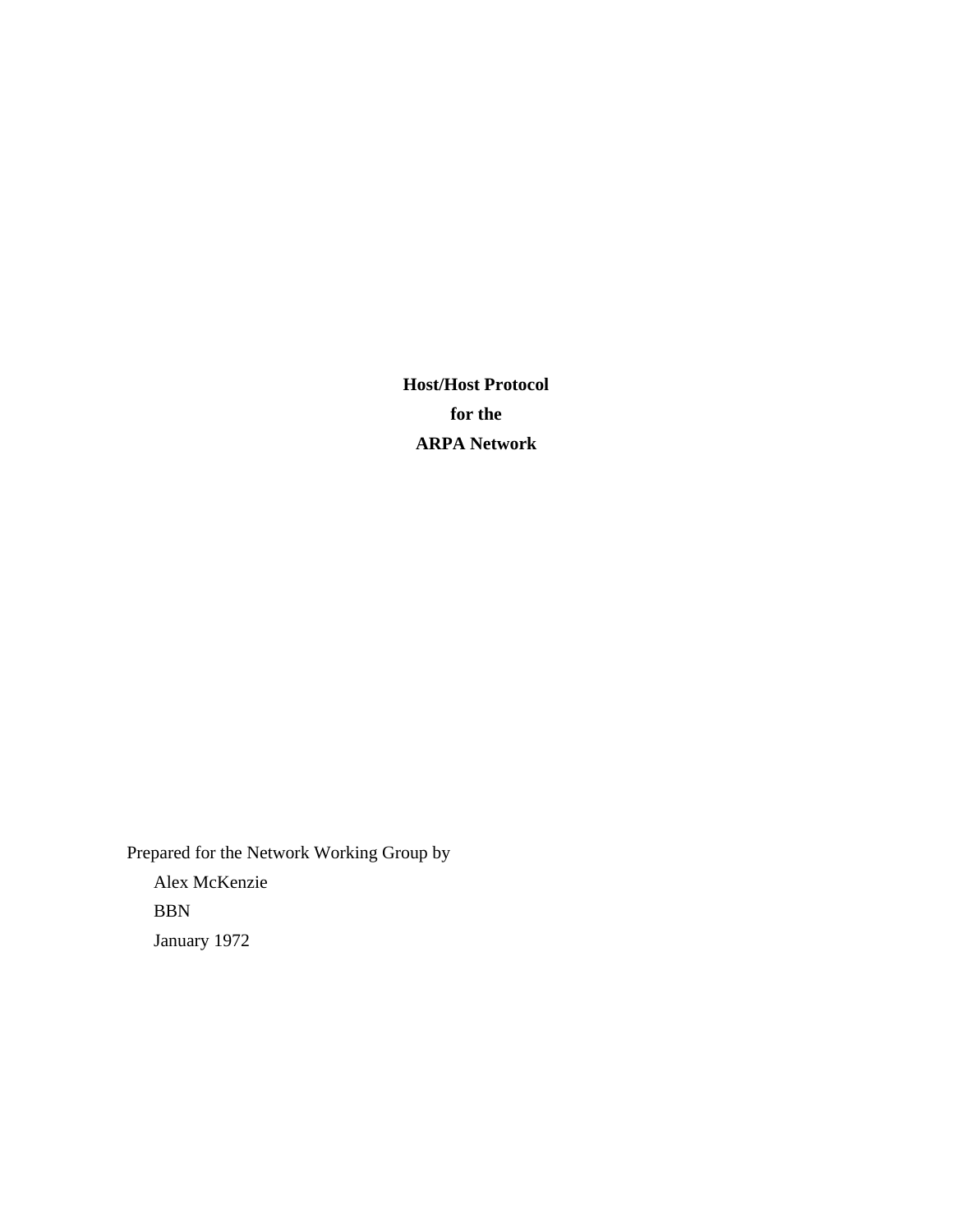## **PREFACE**

This document specifies a protocol for use in communication between Host computers on the ARPA Network. In particular, it provides for connection of independent processes in different Hosts, control of the flow of data over established connections, and several ancillary functions. Although basically self-contained, this document specifies only one of several ARPA Network protocols; all protocol specifications are collected in the document *Current Network Protocols*, NIC #7104.

This document supercedes NIC #7147 of the same title. Principal differences between the documents include:

- prohibition of spontaneous RET, ERP, and RRP commands
- a discussion of the problem of unanswered CLS commands (page13)
- a discussion of the implications of queueing and not queueing RPCs (page 11)
- the strong recommendation that received ERR commands be logged, and some additional ERR specifications.

In addition to the above, several minor editorial changes have been made.

Although there are many individuals associated with the network who are knowledgeable about protocol issues, individuals with questions pertaining to Network protocols should initially contact one of the following:

Steve Crocker Advanced Research Projects Agency 1400 Wilson Boulevard Arlington, Virginia 22209 (202) 694-5921 or 5922

Alex McKenzie Bolt Beranek and Newman Inc. 50 Moulton Street Cambridge, Massachusetts 02133 (617) 491-1350 ext. 441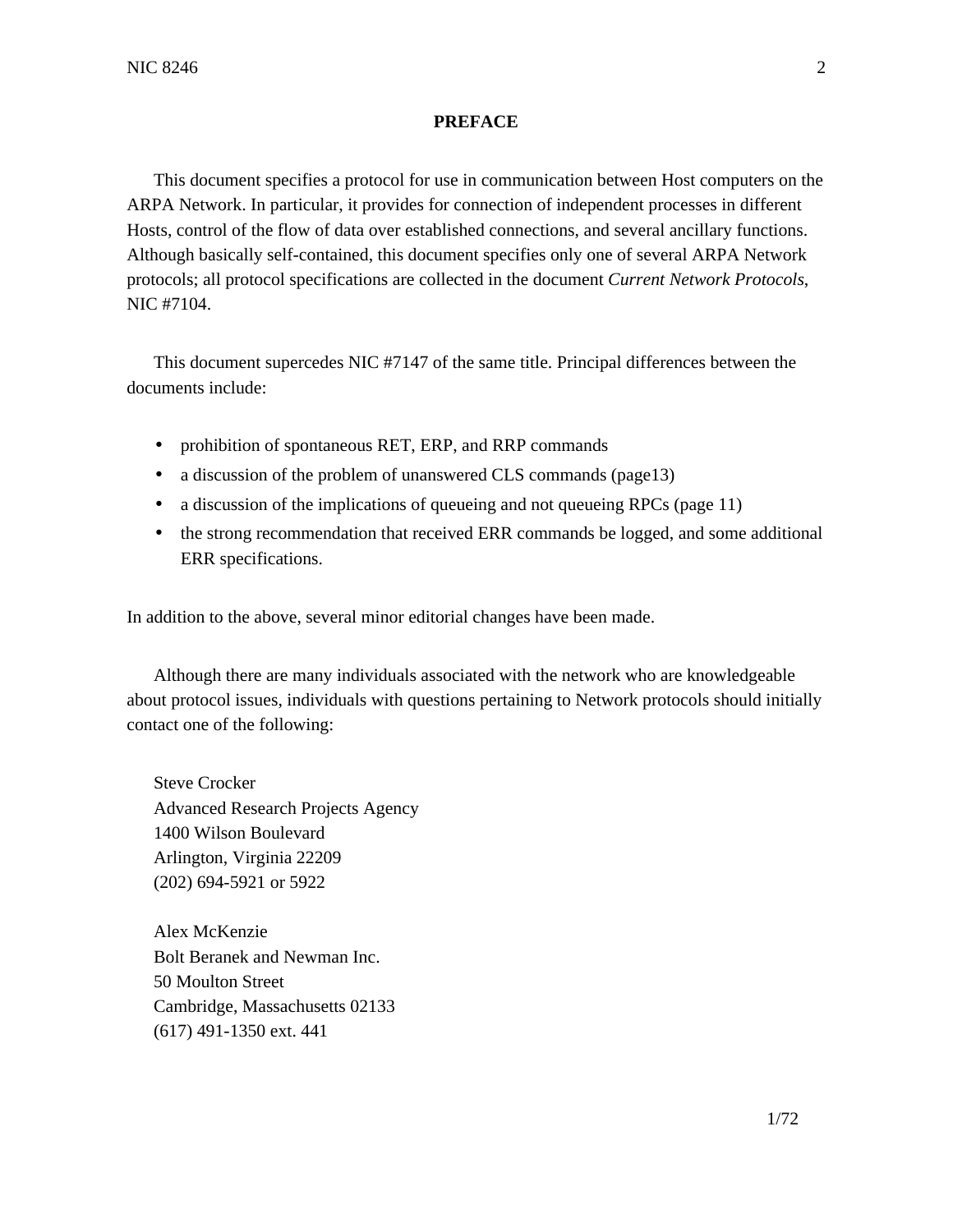NIC 8246 3

Jon Postel University of California at Los Angeles Computer Science Department 3732 Boelter Hall Los Angeles, California 90024 (213) 325-2363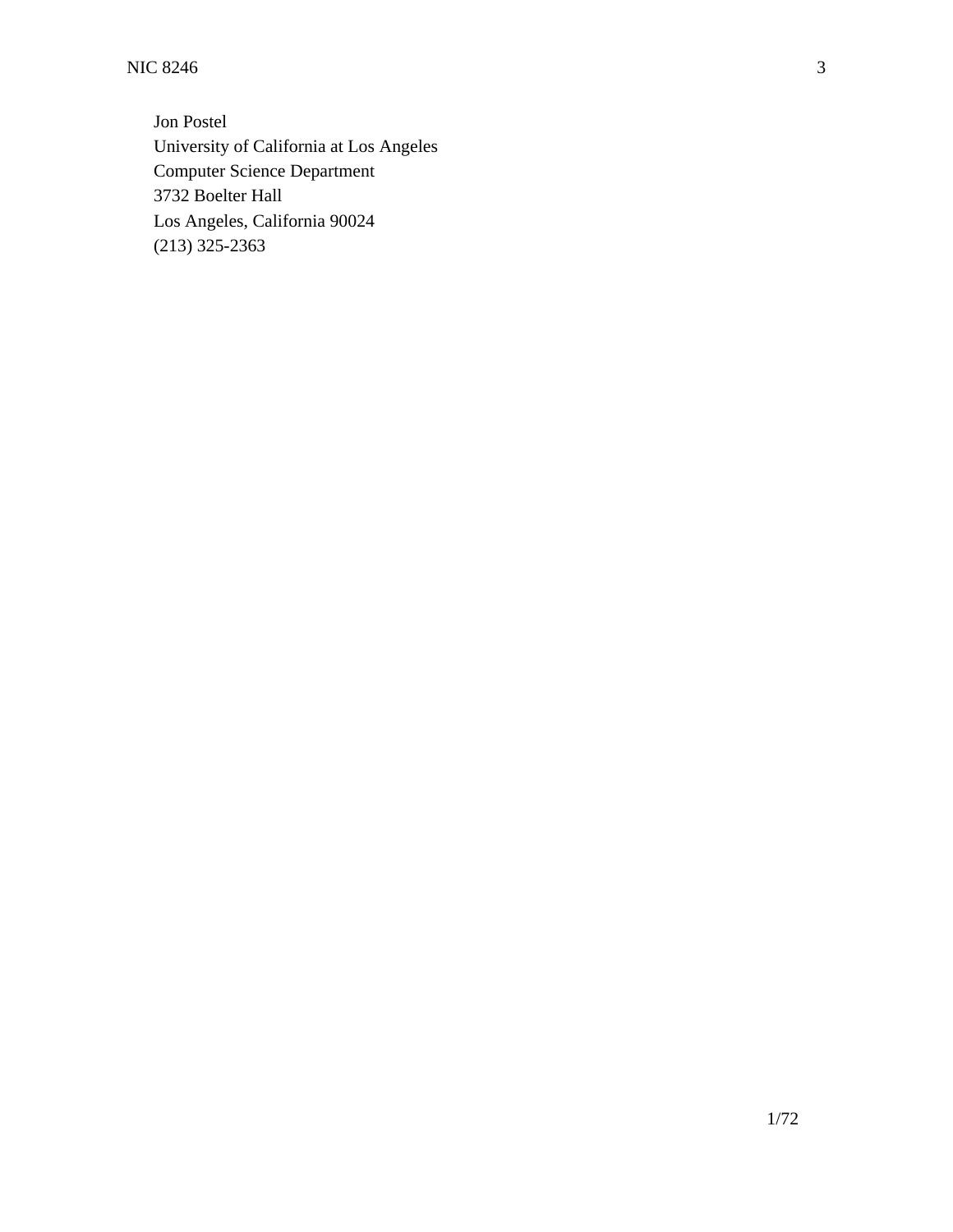# **TABLE OF CONTENTS**

|                             | An overview of the multi-leveled protocol structure in the ARPA Network.     |      |
|-----------------------------|------------------------------------------------------------------------------|------|
|                             |                                                                              |      |
| Host-to-Host communication. | Definitions of terminology and a description of the overall strategy used in |      |
|                             |                                                                              |      |
|                             | The meat of the document for the first-time reader. Host-to-Host             |      |
|                             | "commands" are introduced with descriptions of conditions of their use,      |      |
|                             | discussion of possible problems, and other background material.              |      |
|                             |                                                                              |      |
|                             |                                                                              |      |
|                             |                                                                              |      |
|                             |                                                                              |      |
|                             |                                                                              |      |
|                             |                                                                              |      |
|                             |                                                                              |      |
|                             | Details for the NCP implementer. A few additional "commands" are             |      |
|                             | introduced, and those described in Section III are reviewed. Formats and     |      |
|                             | code and link assignments are specified.                                     |      |
|                             |                                                                              |      |
|                             |                                                                              |      |
|                             |                                                                              |      |
|                             |                                                                              |      |
|                             |                                                                              |      |
|                             | Control Command Summary27                                                    |      |
|                             |                                                                              |      |
|                             |                                                                              | 1/72 |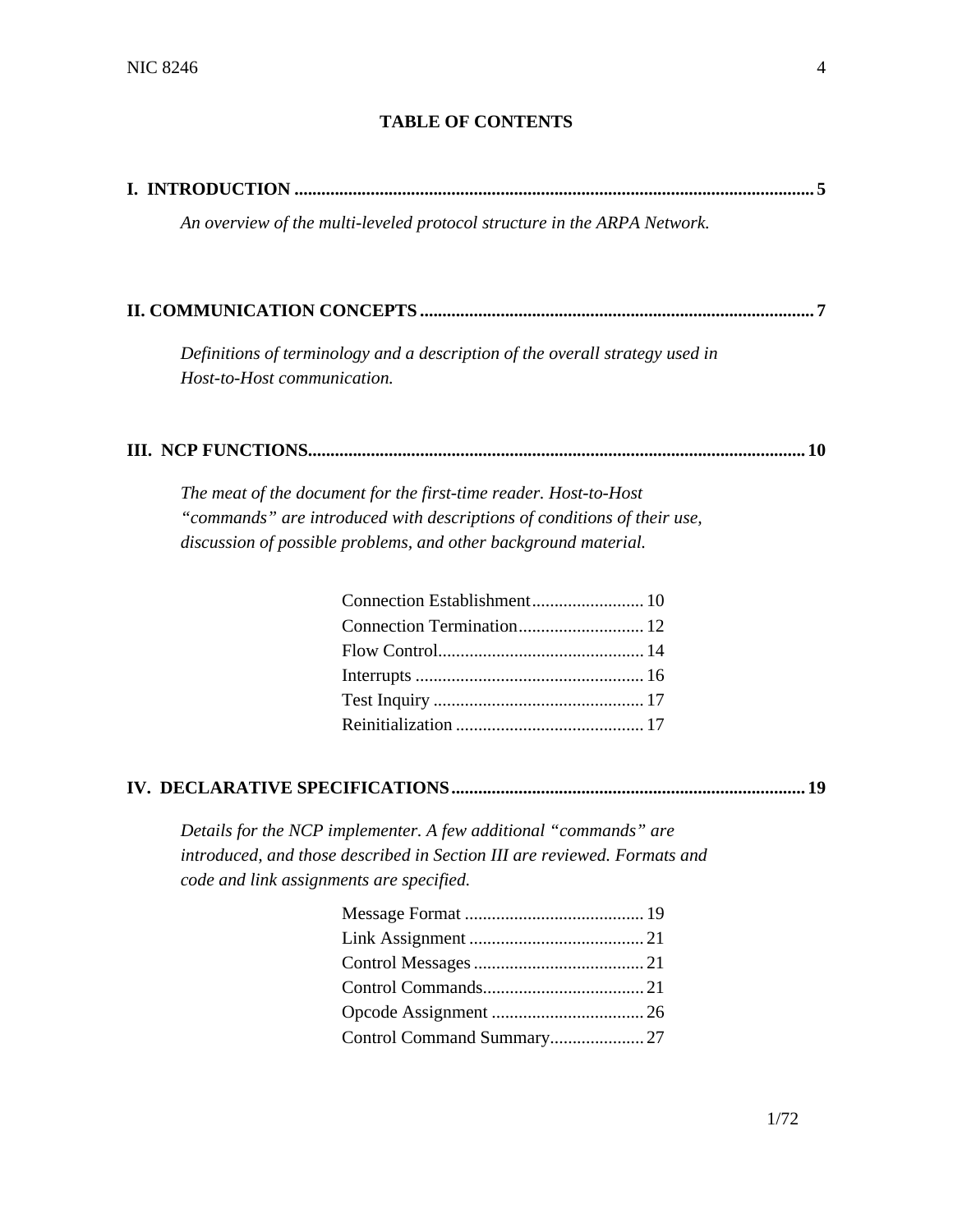## **I. INTRODUCTION**

The ARPA Network provides a capability for geographically separated computers, called Hosts, to communicate with each other. The Host computers typically differ from one another in type, speed, word length, operating system, etc. Each Host computer is connected into the network through a local small computer called an *Interface Message Processor (IMP)*. The complete network is formed by interconnecting these IMPs, all of which are virtually identical, through wideband communications lines supplied by the telephone company. Each IMP is programmed to store and forward messages to the neighboring IMPs in the network. During a typical operation, a Host passes a message to its local IMP; the first 32 bits of this message include the "network address" of a destination Host. The message is passed from IMP to IMP through the Network until it finally arrives at the destination IMP, which in turn passes it along to the destination Host.

Specifications for the physical and logical message transfer between a Host and its local IMP are contained in Bolt Beranek and Newman (BBN) Report No. 1822. These specifications are generally called the *first level protocol* or Host/IMP Protocol. This protocol is not by itself, however, sufficient to specify meaningful communication between processes running in two dissimilar Hosts. Rather, the processes must have some agreement as to the method of initiating communication, the interpretation of transmitted data, and so forth. Although it would be possible for such agreements to be reached by each pair of Hosts (or processes) interested in communication, a more general arrangement is desirable in order to minimize the amount of implementation necessary for Network-wide communication. Accordingly, the Host organizations formed a Network Working Group (NWG) to facilitate an exchange of ideas and to formulate additional specifications for Host-to-Host communications.

The NWG has adopted a "layered" approach to the specification of communications protocol. The inner layer is the Host/IMP protocol. The next layer specifies methods of establishing communications paths, managing buffer space at each end of a communications path, and providing a method of "interrupting" a communications path. This protocol, which will be used by all higher-level protocols, is known as the *second level protocol*, or Host/Host protocol. (It is worth noting that, although the IMP sub-network provides a capability for *message switching*, the Host/Host protocol is based on the concept of *line switching*.) Examples of further layers of protocol currently developed or anticipated include: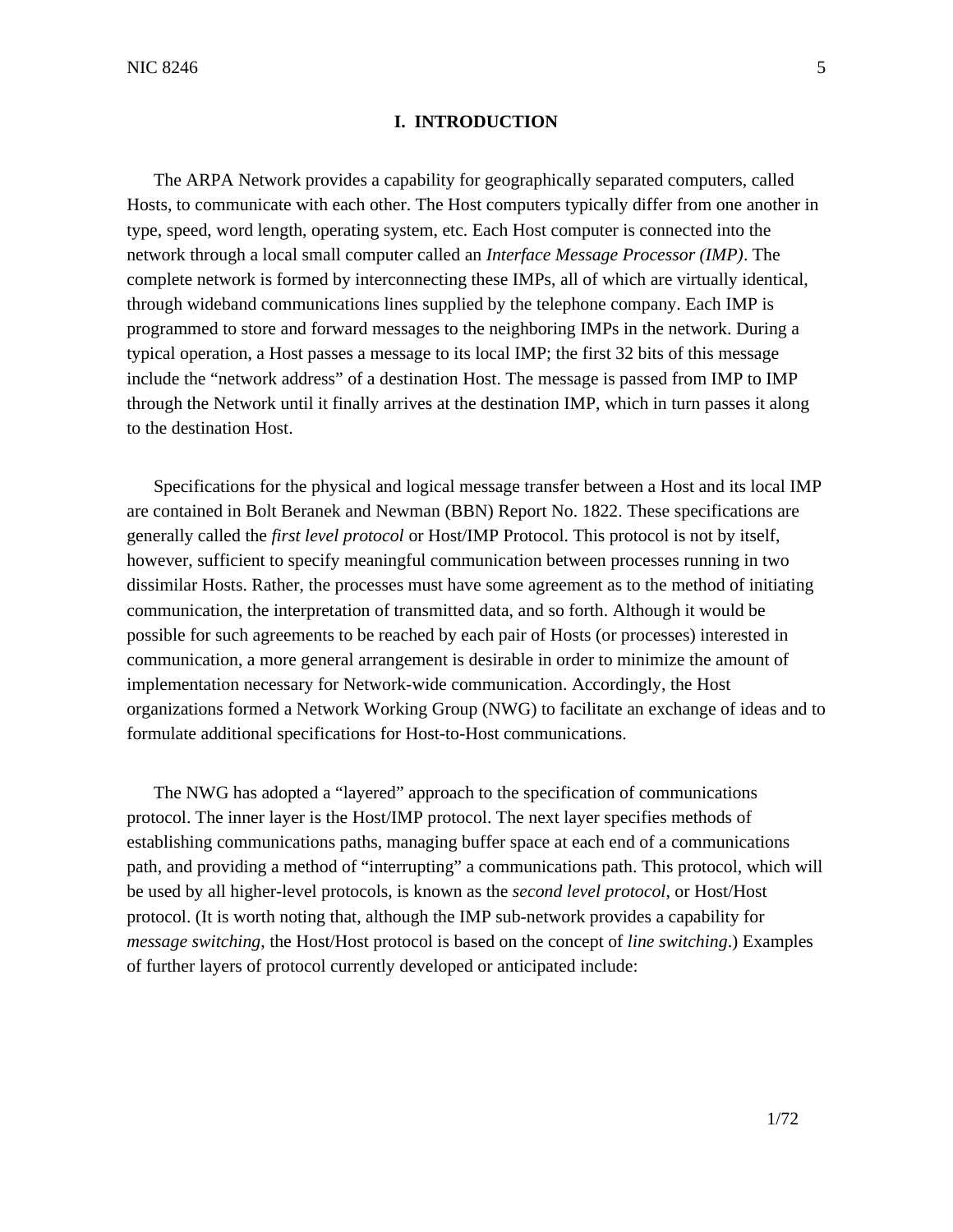- 1) An *Initial Connection Protocol* (ICP) which provides a convenient standard method for several processes to gain simultaneous access to some specific process (such as the "logger") at another Host.
- 2) A *Telecommunication Network* (TELNET) protocol which provides for the "mapping" of an arbitrary keyboard-printer terminal into a Network Virtual Terminal (NVT), to facilitate communication between a terminal user at one Host site and a terminal-serving process at some other site which "expects" to be connected to a (local) terminal logically different from the (remote) terminal actually in use. The TELNET protocol specifies use of the ICP to establish the communication path between the terminal user and the terminal-service process.
- 3) A *Data Transfer* protocol to specify standard methods of formatting data for shipment through the network.
- 4) A *File Transfer* protocol to specify methods for reading, writing, and updating files stored at a remote Host. The File Transfer protocol specifies that the actual transmission of data should be performed in accordance with the Data Transfer protocol.
- 5) A *Graphics* protocol to specify the means for exchanging graphics display information.
- 6) A *Remote Job Service* (RJS) protocol to specify methods for submitting input to, obtaining output from, and exercising control over Hosts which provide batch processing facilities.

The remainder of this document describes and specifies the Host/Host, or second level, protocol as formulated by the Network Working Group.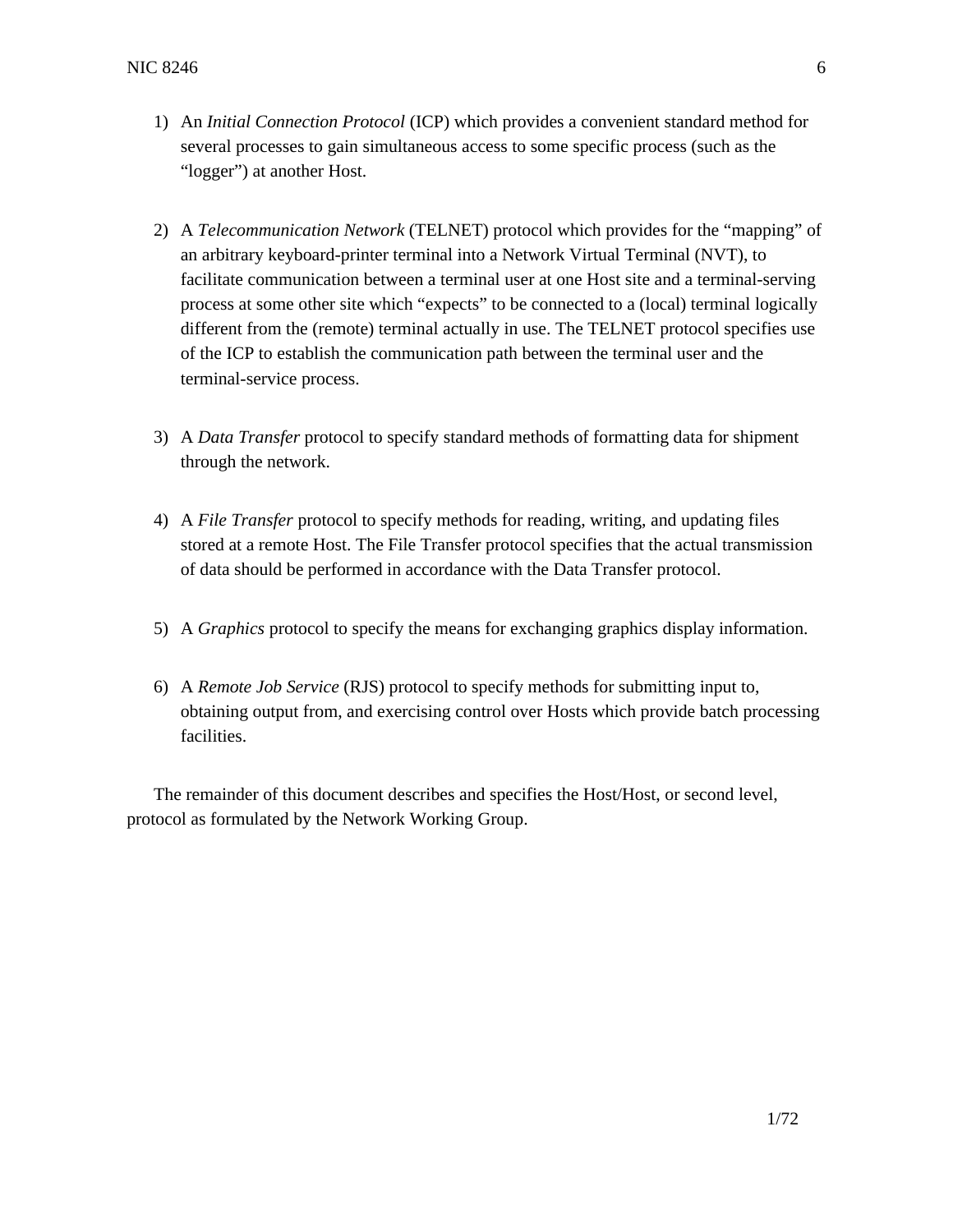## **II. COMMUNICATION CONCEPTS**

The IMP sub-network imposes a number of physical restrictions on communications between Hosts; these restrictions are presented in BBN Report Number 1822. In particular, the concepts of leaders, messages, padding, links, and message types are of interest to the design of Host/Host protocol. The following discussion assumes that the reader is familiar with these concepts.

Although there is little uniformity among the Hosts in either hardware or operating systems, the notion of multiprogramming dominates most of the systems. These Hosts can each concurrently support several users, with each user running one or more processes. Many of these processes may want to use the network concurrently, and thus a fundamental requirement of the Host/Host protocol is to provide for process-to-process communication over the network. Since the first level protocol only takes cognizance of Hosts, and since the several processes in execution within a Host are usually independent, it is necessary for the second level protocol to provide a richer addressing structure.

Another factor which influenced the Host/Host protocol design is the expectation that typical process-to-process communication will be based, not on a solitary message, but rather upon a sequence of messages. One example is the sending of a large body of information, such as a data base, from one process to another. Another example is an interactive conversation between two processes, with many exchanges.

These considerations led to the introduction of the notions of connections, a Network Control Program, a "control link", "control commands", connection byte size, message headers, and sockets.

A *connection* is an extension of a link. A connection couples two processes so that output from one process is input to the other. Connections are defined to be simplex (i.e., unidirectional), so two connections are necessary if a pair of processes are to converse in both directions.

Processes within a Host are envisioned as communicating with the rest of the network through a *Network Control Program* (NCP), resident in that Host, which implements the second level protocol. The primary function of the NCP is to establish connections, break connections, and control data flow over the connections. We will describe the NCP as though it were part of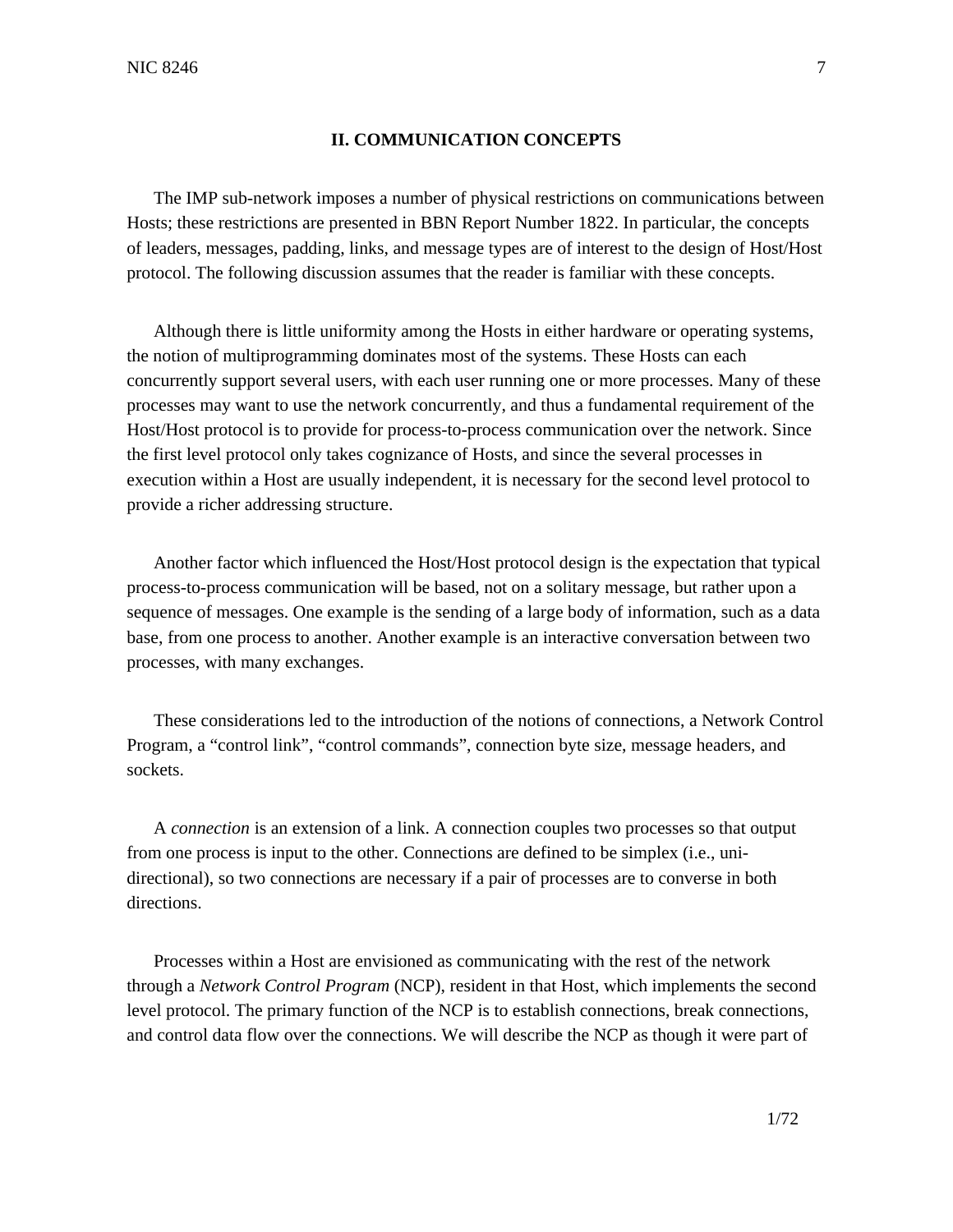$\overline{a}$ 

the operating system of a Host supporting multiprogramming, although the actual method of implementing the NCP may be different in some Hosts.

In order to accomplish its tasks, the NCP of one Host must communicate with the NCPs of other Hosts. To this end, a particular link between each pair of Hosts has been designated as the *control link*. Messages transmitted over the control link are called *control messages*, \* and must always be interpreted by an NCP as a sequence of one or more *control commands*. For example, one kind of control command is used to initiate a connection, while another kind carries notification that a connection has been terminated.

The concept of a message, as used above, is an artifact of the IMP sub-network; network message boundaries may have little intrinsic meaning to communicating processes. Accordingly, it has been decided that the NCP (rather than each transmitting process) should be responsible for segmenting interprocess communication into network messages. Therefore, it is a principal of the second level protocol that no significance may be inferred from message boundaries by a receiving process. *The only exception to this principle is in control messages, each of which must contain an integral number of control commands*.

Since message boundaries are selected by the transmitting NCP, the receiving NCP must be prepared to concatenate successive messages from the network into a single (or differently divided) transmission for delivery to the receiving process. The fact that Hosts have different word sizes means that a message from the network might end in the middle of a word at the receiving end, and thus the concatenation of the next message might require the receiving Host to carry out extensive bit-shifting. Because bit-shifting is typically very costly in terms of computer processing time, the protocol includes the notions of connection byte size and message headers.

As part of the process of establishing a connection, the processes involved must agree on a *connection byte size*. Each message sent over the connection must then contain an integral number of bytes of this size. Thus the pair of processes involved in a connection can choose a mutually convenient byte size, for example, the least common multiple of their Host word lengths. It is important to note that the ability to choose a byte size *must* be available to the processes involved in the connection; an NCP is prohibited from imposing an arbitrary byte size

<sup>\*</sup> Note that in BBN Report Number 1822, messages of non-zero type are called control messages, and are used to control the flow of information between a Host and its IMP. In this document, the term "control message" is used for a message of type zero transmitted over the control link. The IMPs take no special notice of these messages.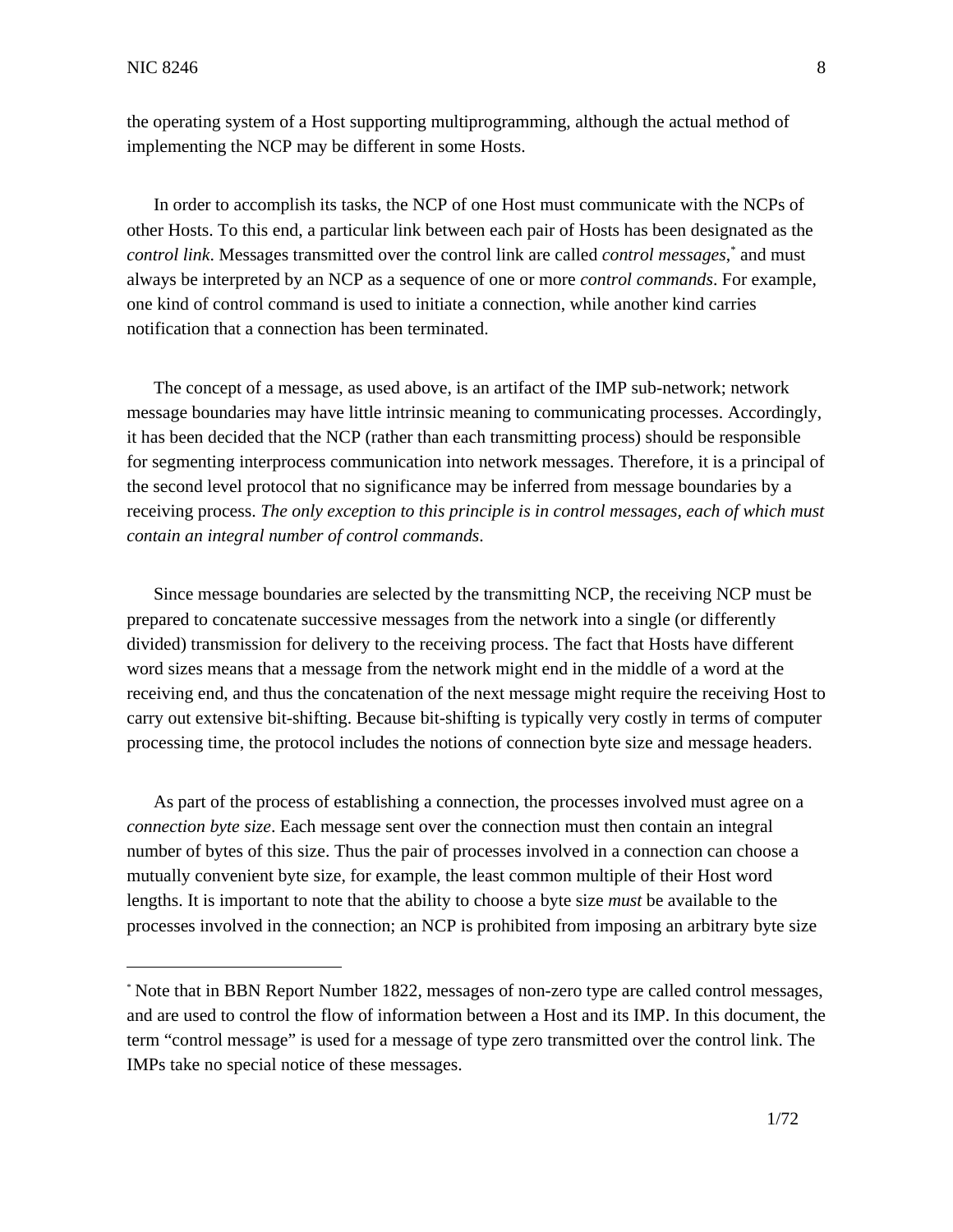on any process running in its own Host. In particular, an outer layer of protocol may specify a byte size to be used by that protocol. If some NCP is unable to handle that byte size, then the outer layer of protocol will not be implementable on that Host.

The IMP sub-network requires that the first 32 bits of each message (called the leader) contain addressing information, including destination Host address and link number. The second level protocol extends the required information at the beginning of each message to a total of 72 bits; these 72 bits are called the *message header*. A length of 72 bits is chosen since most Hosts either can work conveniently with 8-bit units of data or have word lengths of 18 or 36 bits; 72 is the least common multiple of these lengths. Thus, the length chosen for the message header should reduce bit-shifting problems for many Hosts. In addition to the leader, the message header includes a field giving the byte size used in the message, a field giving the number of bytes in the message, and "filler" fields. The format of the message header is fully described in Section IV.

Another major concern of the second level protocol is a method for reference to processes in other Hosts. Each Host has some internal scheme for naming processes, but these various schemes are typically different and may even be incompatible. Since it is not practical to impose a common internal process naming scheme, a standard intermediate name space is used, with a separate portion of the name space allocated to each Host. Each Host must have the ability to map internal process identifiers into its portion of this name space.

The elements of the name space are called *sockets*. A socket forms one end of a connection, and a connection is fully specified by a pair of sockets. A socket is identified by a Host number and a 32-bit socket number. The same 32-bit number in different Hosts represents different sockets.

A socket is either a *receive socket* or a *send socket*, and is so marked by its low-order bit (0 = receive; 1 = send). This property is called the socket's *gender*. The sockets at either end of a connection must be of opposite gender. Except for the gender, second level protocol places no constraints on the assignment of socket numbers within a Host.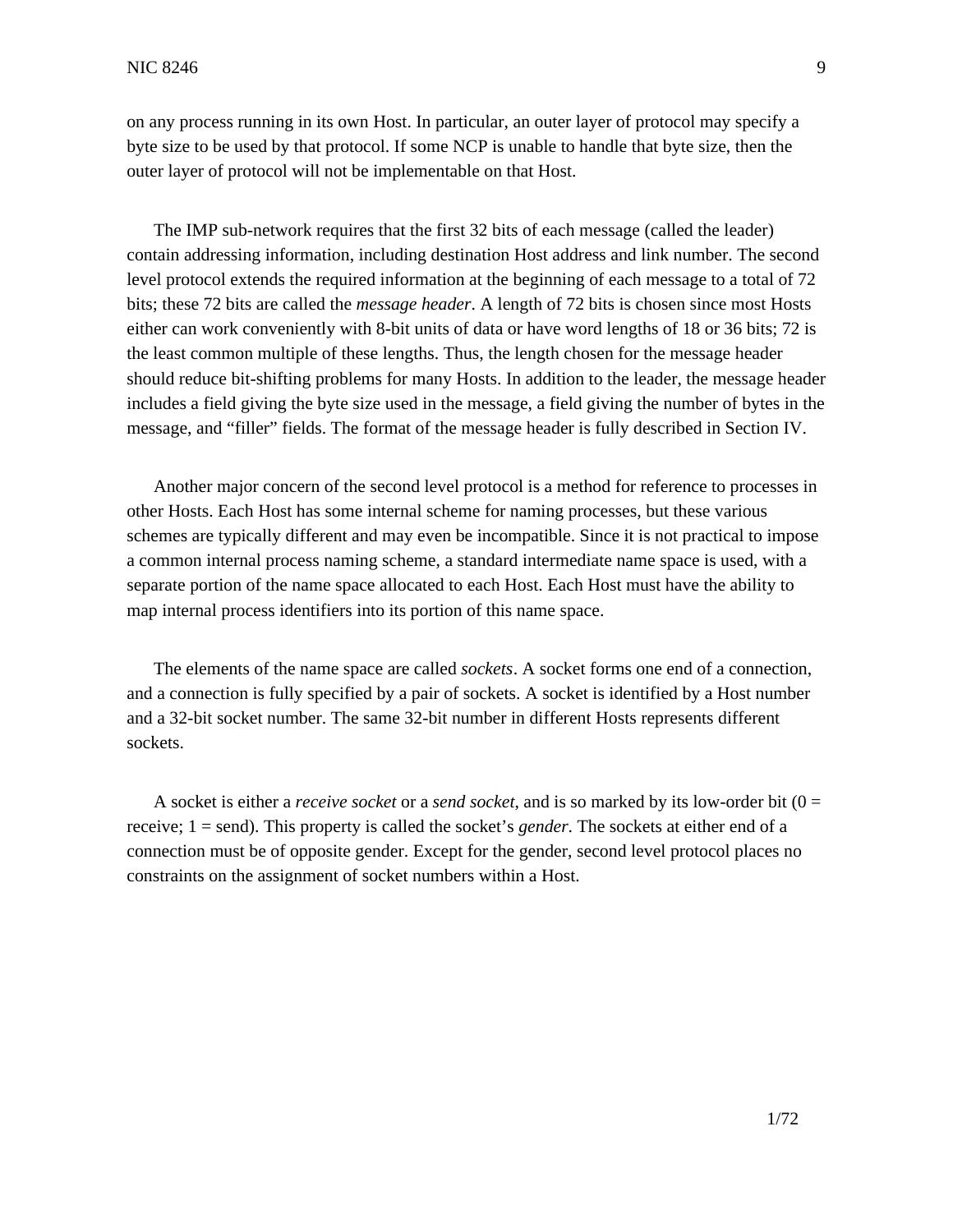## **III. NCP FUNCTIONS**

The functions of the NCP are to establish connections, terminate connections, control flow, transmit interrupts, and respond to test inquiries. These functions are explained in this section, and control commands are introduced as needed. In Section IV the formats of all control commands are presented together.

#### **Connection Establishment**

The commands used to establish a connection are STR (sender-to-receiver) and RTS (receiver- to-sender).

|            | 32             | 32             |      |
|------------|----------------|----------------|------|
| <b>STR</b> | send socket    | receive socket | size |
|            |                |                |      |
|            | 32             | 32             |      |
| <b>RTS</b> | receive socket | send socket    | link |

The STR command is sent from a prospective sender to a prospective receiver, and the RTS from a prospective receiver to a prospective sender. The send socket field names a socket local to the prospective sender; the receive socket field names a socket local to the prospective receiver. In the STR command, the "size" field contains an unsigned binary number (in the range 1 to 255; zero is prohibited) specifying the byte size to be used for all messages over the connection. In the RTS command, the "link" field specifies a link number; all messages over the connection must be sent over the link specified by this number. These two commands are referred to as requestsfor-connection (RFCs). An STR and an RTS match if the receive socket fields match and the send socket fields match. A connection is established when a matching pair of RFCs have been exchanged. *Hosts are prohibited from establishing more than one connection to any local socket*.

With respect to a particular connection, the Host containing the send socket is called the *sending Host* and the Host containing the receive socket is called the *receiving Host*. A Host may connect one of its receive sockets to one of its send sockets, thus becoming both the sending Host and the receiving Host for that connection. These terms apply only to data flow; control messages will, in general, be transmitted in both directions.

<sup>\*</sup> The number shown above each control command field is the length of that field in bits.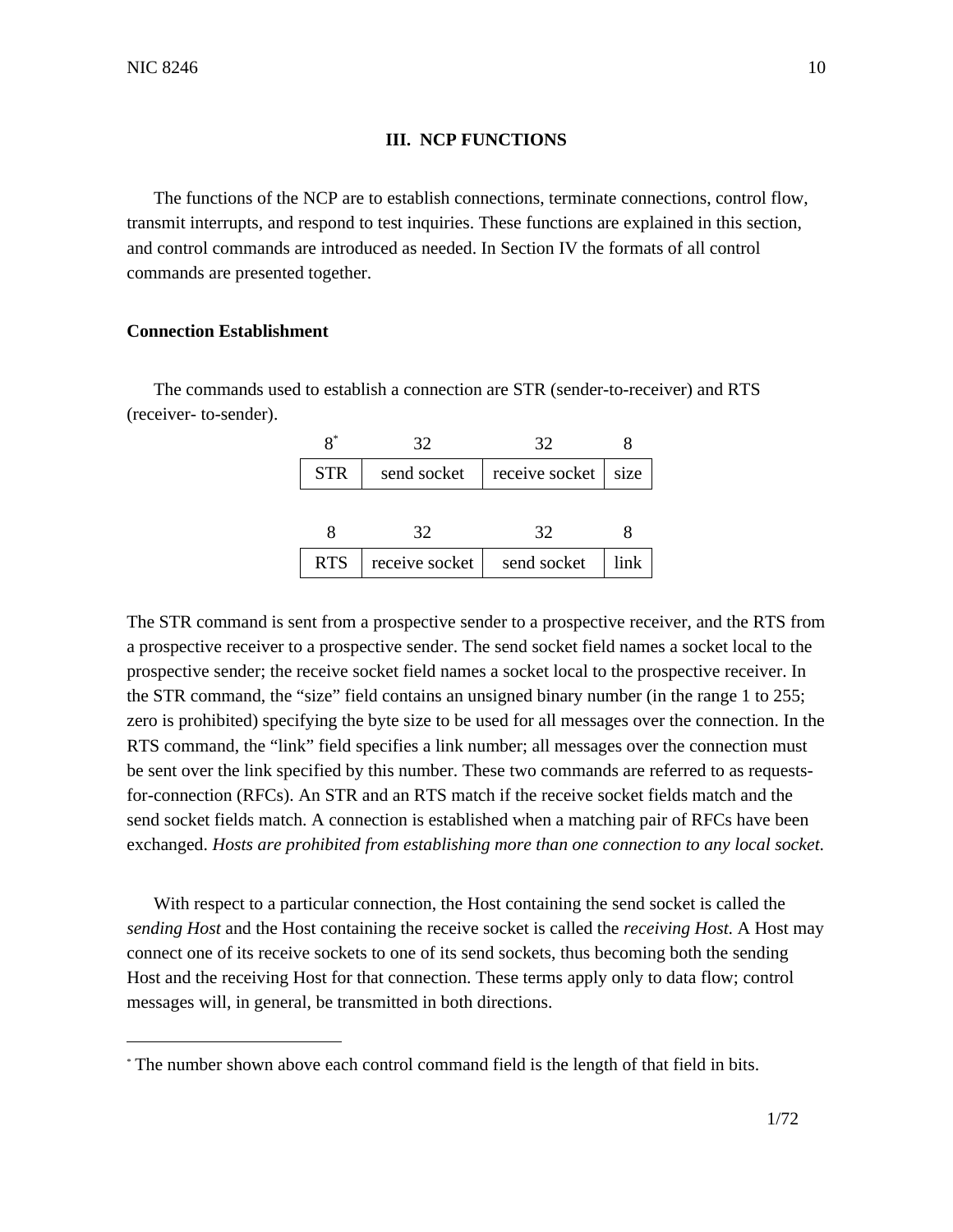A Host sends an RFC either to request a connection, or to accept a foreign Host's request. Since RFC commands are used both for requesting and for accepting the establishment of a connection, it is possible for either of two cooperating processes to initiate connection establishment. As a consequence, a family of processes may be created with connectioninitiating actions built-in, and the processes within this family may be started up (in different Hosts) in arbitrary order provided that appropriate queueing is performed by the Hosts involved (see below).

*There is no prescribed lifetime for an RFC*. A Host is permitted to queue incoming RFCs and withhold a response for an arbitrarily long time, or, alternatively, to reject requests (see Connection Termination below) immediately if it does not have a matching RFC outstanding. It may be reasonable, for example, for an NCP to queue an RFC that refers to some currently unused socket until a local process takes control of that socket number and tells the NCP to accept or reject the request. Of course, the Host which sent the RFC may be unwilling to wait for an arbitrarily long time, so it may abort the request. On the other hand, some NCP implementations may not include any space for queueing RFCs, and thus can be expected to reject RFCs unless the RFC sequence was initiated locally.

#### *Queueing Considerations*

The decision to queue, or not queue, incoming RFCs has important implications which NCP implementers must not ignore. Each RFC which is queued, of course, requires a small amount of memory in the Host doing the queueing. If each incoming RFC is queued until a local process seizes the local socket and accepts (or rejects) the RFC, but no local process ever seizes the socket, the RFC must be queued "forever." Theoretically this could occur infinitely many times (there is no reason not to queue several RFCs for a single local socket, letting the local process decide which, if any, to accept) thus requiring infinite storage for the RFC queue. On the other hand, if no queueing is performed the cooperating processes described above will be able to establish a desired connection only by accident (when they are started up such that one issues its RFC while the RFC of the other is in transit in the network—clearly an unlikely occurrence).

Perhaps the most reasonable solution to the problems posed above is for *each* NCP to give processes running in its own Host two options for attempting to initiate connections. The first option would allow a process to cause an RFC to be sent to a specified remote socket; with the NCP notifying the process as to whether the RFC were accepted or rejected by the remote Host. The second option would allow a process to tell *its own* NCP to "listen" for an RFC to a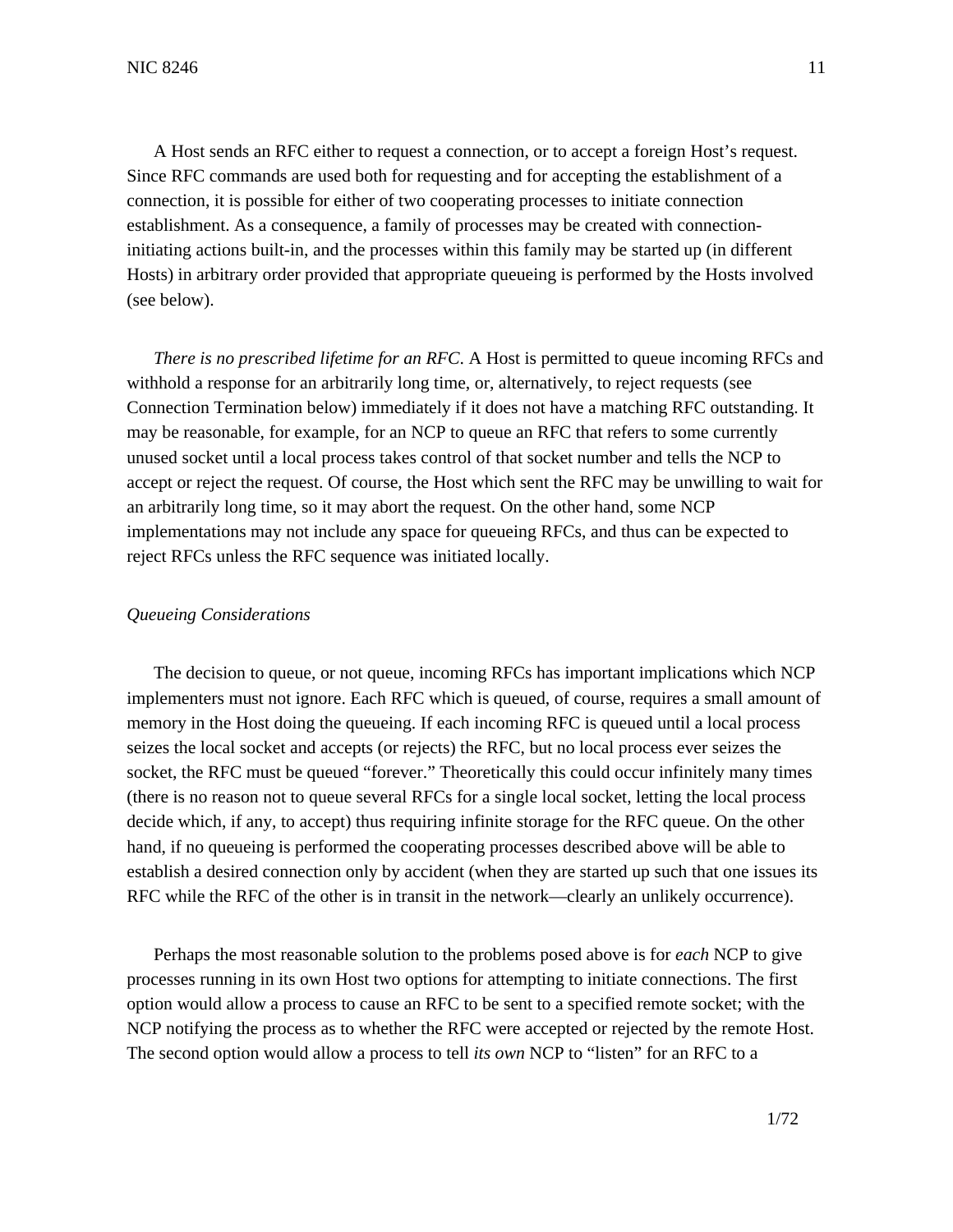specified local socket from some remote socket (the process might also specify the particular remote socket and/or Host it wishes to communicate with) and to accept the RFC (i.e., return a matching RFC) if and when it arrives. Note that this also involves queueing (of "listen" requests), but it is internal queueing which is susceptible to reasonable management by the local Host. If this implementation were available, one of two cooperating processes could "listen" while the other process caused a series of RFCs to be sent to the "listening" socket until one was accepted. Thus, no queueing of incoming RFCs would be required, although it would do no harm.

*It is the intent of the protocol that each NCP should provide either the "listen" option described above or a substantial queueing facility*. This is not, however, an absolute requirement of the protocol.

## **Connection Termination**

The command used to terminate a connection is CLS (close).

| CL S | my socket | your socket |
|------|-----------|-------------|

The "my socket" field contains the socket local to the sender of the CLS command. The "your socket" field contains the socket local to the receiver of the CLS command. *Each side must send and receive a CLS command before connection termination is completed and the sockets are free to participate in other connections*.

It is not necessary for a connection to be established (i.e., for *both* RFCs to be exchanged) before connection termination begins. For example, if a Host wishes to refuse a request for connection, it sends back a CLS instead of a matching RFC. The refusing Host then waits for the initiating Host to acknowledge the refusal by returning a CLS. Similarly, if a Host wishes to abort its outstanding request for a connection, it sends a CLS command. The foreign Host is obliged to acknowledge the CLS with its own CLS. Note that even though the connection was never established, CLS commands must be *exchanged* before the sockets are free for other use.

After a connection is established, CLS commands sent by the receiver and sender have slightly different effects. CLS commands sent by the sender indicate that no more messages will be sent over the connection. *This command must not be sent if there is a message in transit over the connection*. A CLS command sent by the receiver acts as a demand on the sender to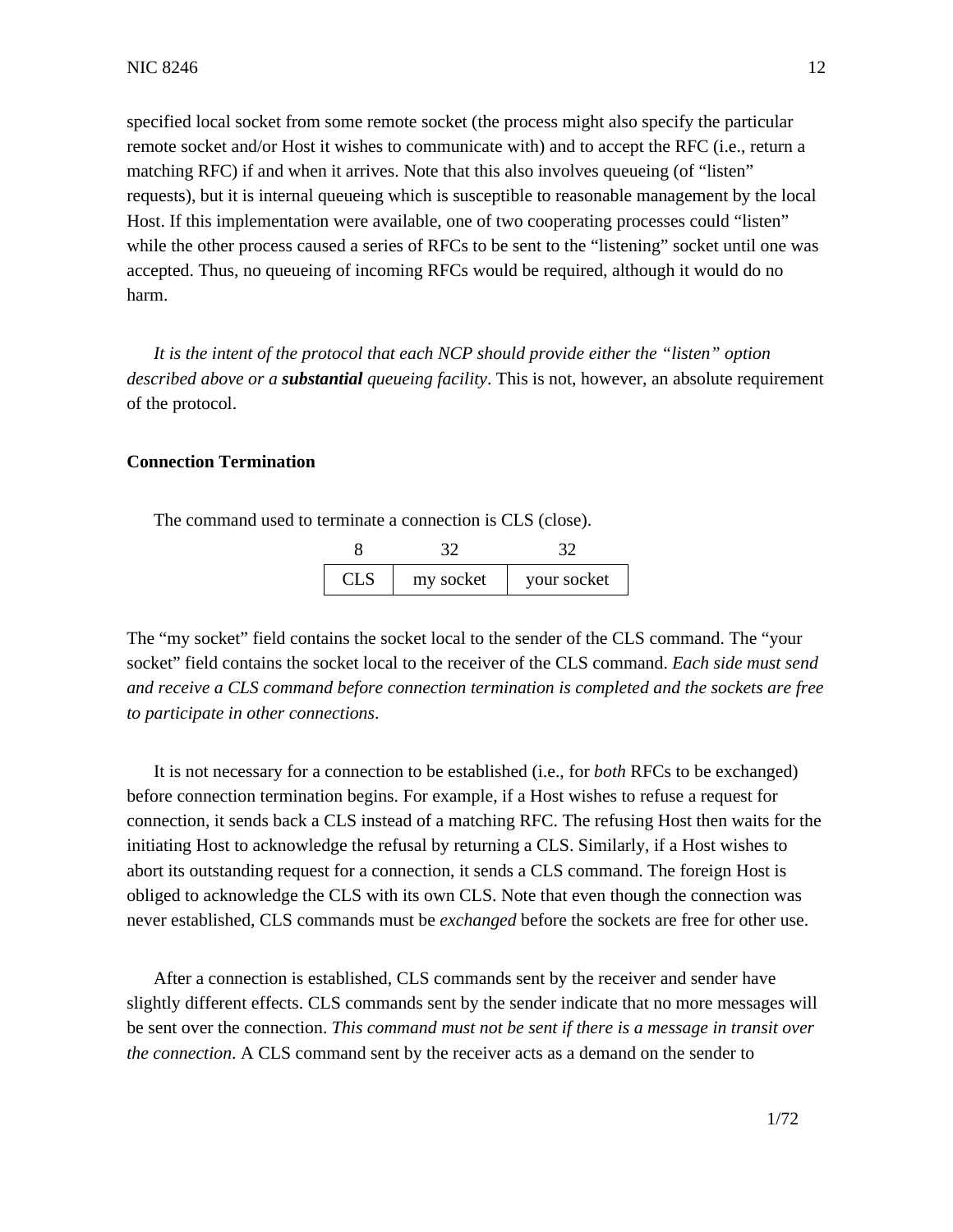terminate transmission. However, since there is a delay in getting the CLS command to the sender, the receiver must expect more input.

A Host should "quickly" acknowledge an incoming CLS so the foreign Host can purge its tables. However, *there is no prescribed time period in which a CLS must be acknowledged*.

Because the CLS command is used both to initiate closing, aborting and refusing a connection, and to acknowledge closing, aborting and refusing a connection, race conditions can occur. However, they do not lead to ambiguous or erroneous results, as illustrated in the following examples.

**Example 1:** Suppose that Host A sends Host B a request for connection, and then A sends a CLS to Host B because it is tired of waiting for a reply. However, just when A sends its CLS to B, B sends a CLS to A to refuse the connection. A will "believe" B is acknowledging the abort, and B will "believe" A is acknowledging its refusal, but the outcome will be correct.

**Example 2:** Suppose that Host A sends Host B an RFC followed by a CLS as in example 1. In this case, however, B sends a matching RFC to A just when A sends its CLS. Host A may "believe" that the RFC is an attempt (on the part of B) to establish a new connection or may understand the race condition; in either case it can discard the RFC since its socket is not yet free. Host B will "believe" that the CLS is breaking an *established* connection, but the outcome is correct since a matching CLS is the required response, and both A and B will then terminate the connection.

Every NCP implementation is faced with the problem of what to do if a matching CLS is not returned "quickly" by a foreign Host (i.e., if the foreign Host appears to be violating protocol in this respect). One naive answer is to hold the connection in a partially closed state "forever" waiting for a matching CLS. There are two difficulties with this solution. First, the socket involved may be a "scarce resource" such as the "logger" socket specified by an Initial Connection Protocol (see NIC # 7101) which the local Host cannot afford to tie up indefinitely. Second, a partially broken (or malicious) process in a foreign Host may send an unending stream of RFCs which the local Host wishes to refuse by sending CLS commands and waiting for a match. This could, in worst cases, require  $2^{32}$ ! socket pairs to be stored before duplicates began to appear. Clearly, no Host is prepared to store (or search) this much information.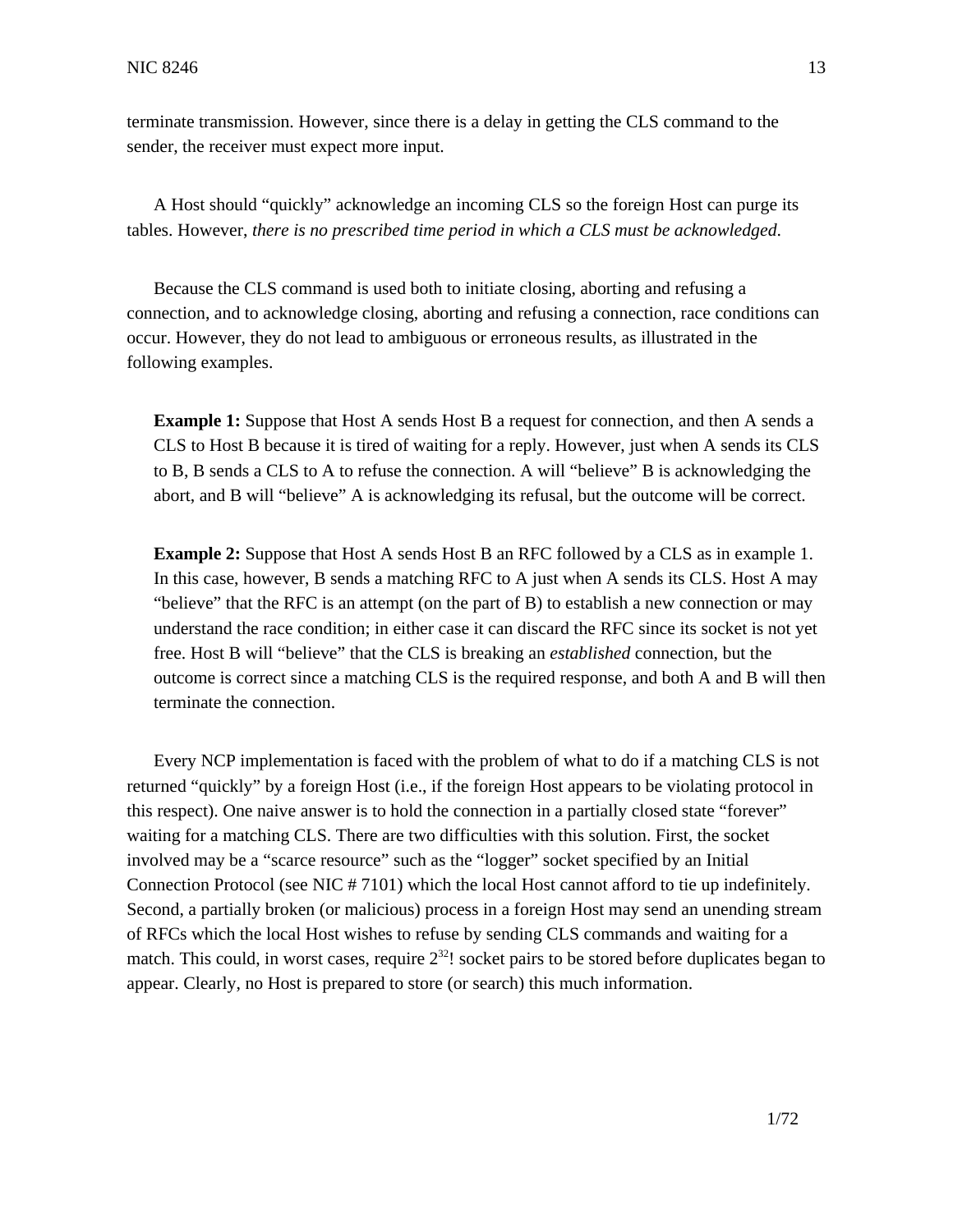A second possibility sometimes suggested is for the Host which is waiting for matching CLS commands (Host A) to send a RST (see page 17) to the offending Host (Host B), thus allowing all tables to be reinitialized at both ends. This would be rather unsatisfactory to any user at Host A who happened to be performing useful work on Host B via network connections, since these connections would also be broken by the RST.

Most implementers, recognizing these problems, have adopted some unofficial timeout period after which they "forget" a connection even if a matching CLS has not been received. The danger with such an arrangement is that if a second connection between the same pair of sockets is later established, and a CLS finally arrives for the first connection, the second connection is likely to be closed. This situation can only arise, however, if one Host violates protocol in *two* ways; first by failing to respond quickly to an incoming CLS, and second by permitting establishment of a connection involving a socket which it believes is already in use. It has been suggested that the network adopt some standard timeout period, but the NWG has been unable to arrive at a period which is both short enough to be useful and long enough to be acceptable to every Host. Timeout periods in current use seem to range between approximately one minute and approximately five minutes. *It must be emphasized that all timeout periods, although they are relatively common, reasonably safe, and quite useful, are in violation of the protocol since their use can lead to connection ambiguities*.

## **Flow Control**

After a connection is established, the sending Host sends messages over the agreed-upon link to the receiving Host. The receiving NCP accepts messages from its IMP and queues them for its various processes. Since it may happen that the messages arrive faster than they can be processed, some mechanism is required which permits the receiving Host to quench the flow from the sending Host.

The flow control mechanism requires the receiving Host to allocate buffer space for each connection and to notify the sending Host of how much space is available. The sending Host keeps track of how much room is available and never sends more data than it believes the receiving Host can accept.

To implement this mechanism, the sending Host keeps two counters associated with each connection, a *message counter* and a *bit counter*. Each counter is initialized to zero when the connection is established and is increased by allocate (ALL) control commands sent from the receiving Host as described below. When sending a message, the NCP of the sending Host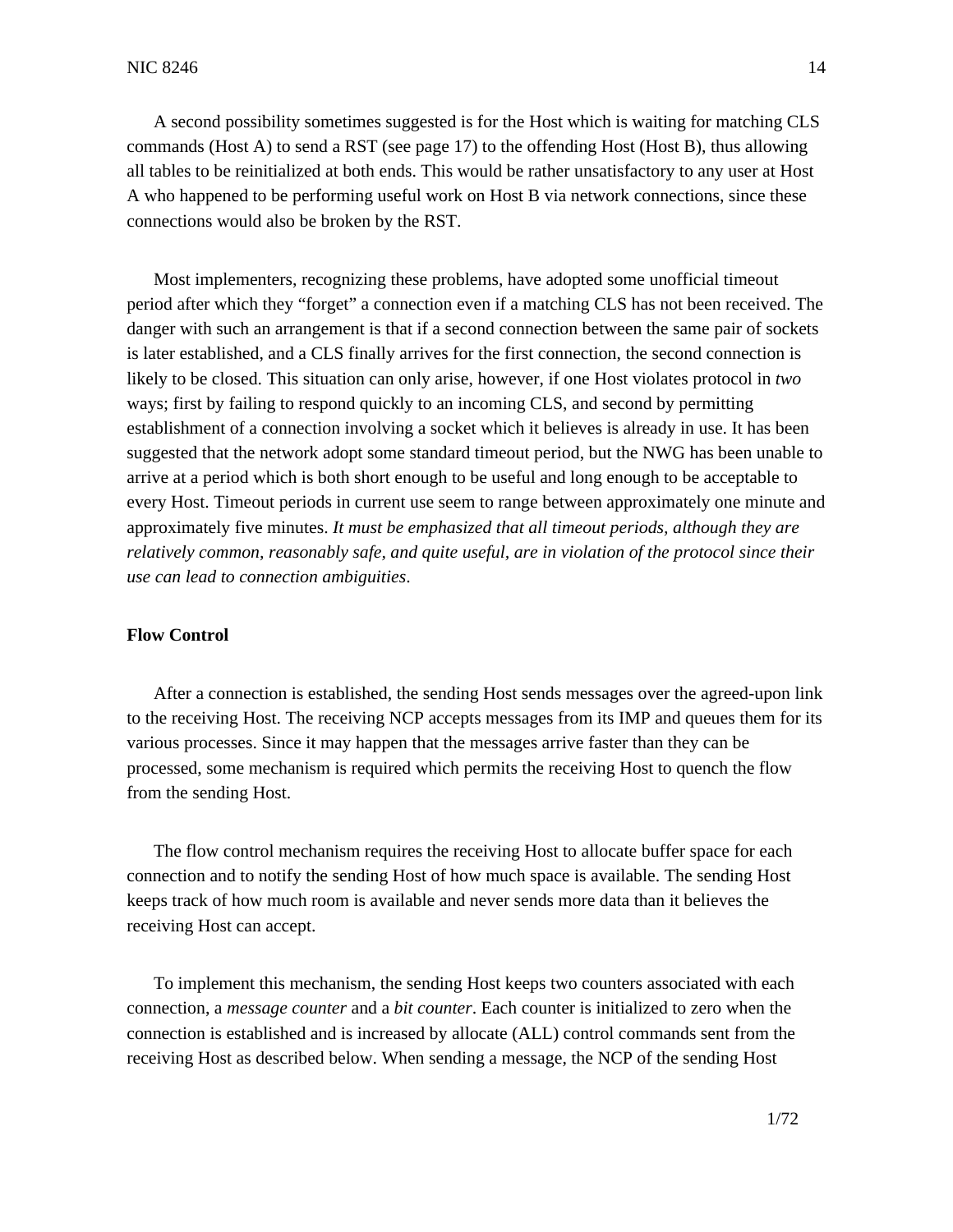subtracts one from the message counter and the *text length* (defined below) from the bit counter. The sender is prohibited from sending if either counter would be decremented below zero. The sending Host may also return all or part of the message or bit space allocation with a return (RET) command upon receiving a give-back (GVB) command from the receiving Host (see below).

The *text length* of a message is defined as the product of the connection byte size and the byte count for the message; both of these quantities appear in the message header. Messages with a zero byte count, hence a zero text length, are specifically permitted. Messages with zero text length do not use bit space allocation, but do use message space allocation. The flow control mechanisms do not pertain to the control link, since connections are never explicitly established over this link.

The control command used to increase the sender's bit counter and message counter is ALL (allocate).

| AL I | link | msg space | bit space |
|------|------|-----------|-----------|

This command is sent only from the receiving Host to the sending Host, and is legal only when a connection using the link number appearing in the "link" field is established. The "msg space" field and the "bit space" field are defined to be unsigned binary integers specifying the amounts by which the sender's message counter and bit counter (respectively) are to be incremented. The receiver is prohibited from incrementing the sender's counter above  $(2^{16}-1)$ , or the sender's bit counter above  $(2^{32}-1)$ . In general, this rule will require the receiver to maintain counters which are incremented and decremented according to the same rules as the sender's counters.

The receiving Host may request that the sending Host return all or part of its current allocation. The control command for this request is GVB (give-back).

| <b>GVB</b> |  |  |
|------------|--|--|

This command is sent only from the receiving Host to the sending Host, and is legal only when a connection using the link number in the "link" field is established. The fields  $f_m$  and  $f_b$  are defined as the fraction (in 128ths) of the current message space allocation and bit space allocation (respectively) to be *returned*. If either of the fractions is equal to or greater than one,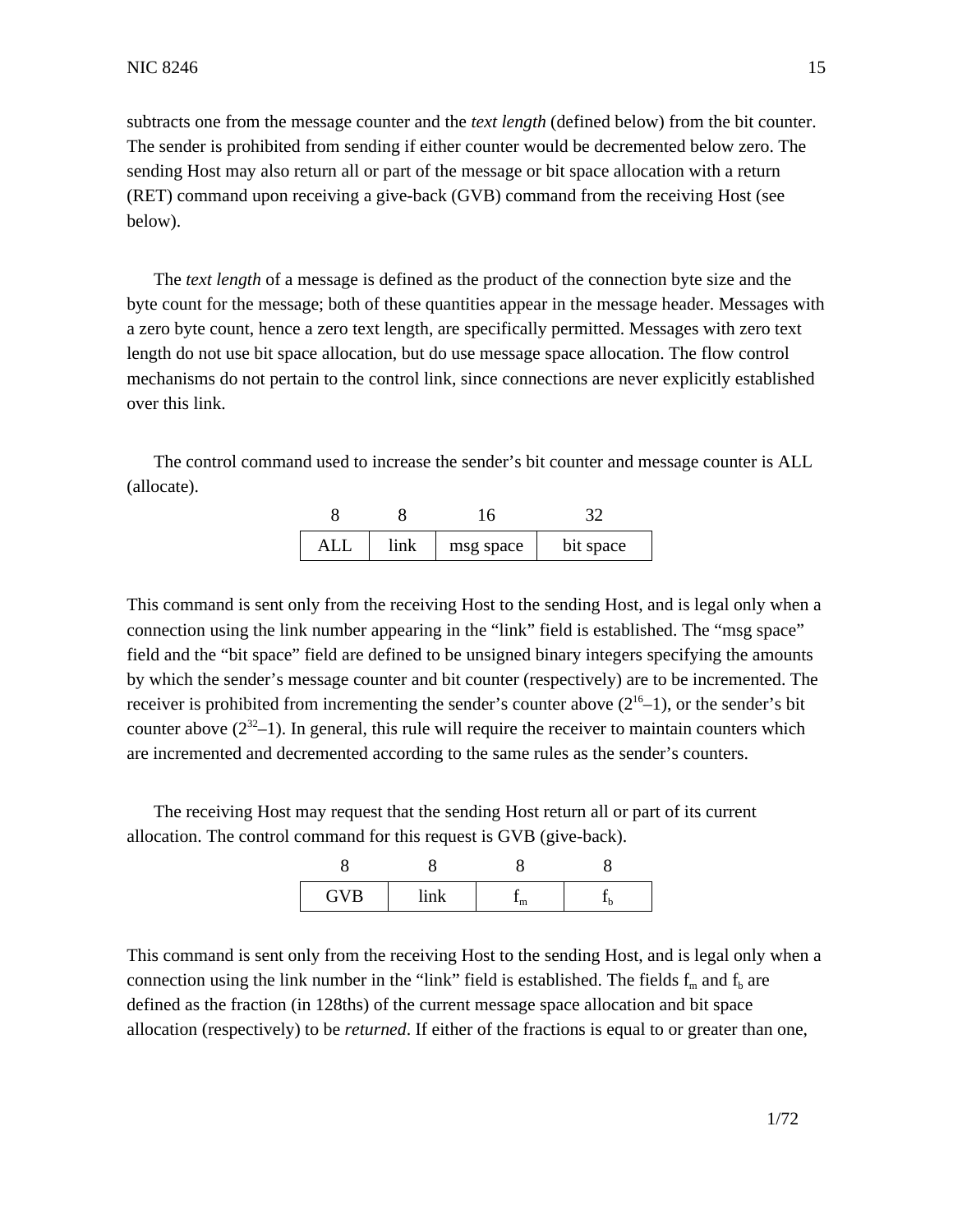*all* of the corresponding allocation must be returned. Fractions are used since, with messages in transit, the sender and receiver may not agree on the actual allocation at every point in time.

Upon receiving a GVB command, the sending Host must return *at least*\* the requested portions of the message and bit space allocations. (A sending Host is prohibited from spontaneously returning portions of the message and bit space allocations.) The control command for performing this function is RET (return).

| ו בי ט | link | msg space | bit space |
|--------|------|-----------|-----------|

This command is sent only from the sending Host to the receiving Host, and is legal only when a connection using the link number in the "link" field is established and a GVB command has been received from the receiving Host. The "msg space" field and the "bit space" field are defined as unsigned binary integers specifying the amounts by which the sender's message counter and bit counter (respectively) have been decremented due to the RET activity (i.e., the amounts of message and bit space allocation being returned). NCPs are obliged to answer a GVB with a RET "quickly"; however, there is *no* prescribed time period in which the answering RET must be sent.

Some Hosts will allocate only as much space as they can guarantee for each link. These Hosts will tend to use the GVB command only to reclaim space which is being filled very slowly or not at all. Other Hosts will allocate more space than they have, so that they may use their space more efficiently. Such a Host will then need to use the GVB command when the input over a particular link comes faster than it is being processed.

#### **Interrupts**

The second level protocol has included a mechanism by which the transmission over a connection may be "interrupted." The meaning of the "interrupt" is not defined at this level, but is made available for use by outer layers of protocol. The interrupt command sent from the receiving Host to the sending Host is INR (interrupt-by-receiver).

|     | v    |
|-----|------|
| INR | link |

<sup>\*</sup> In particular, fractional returns must be rounded up, not truncated.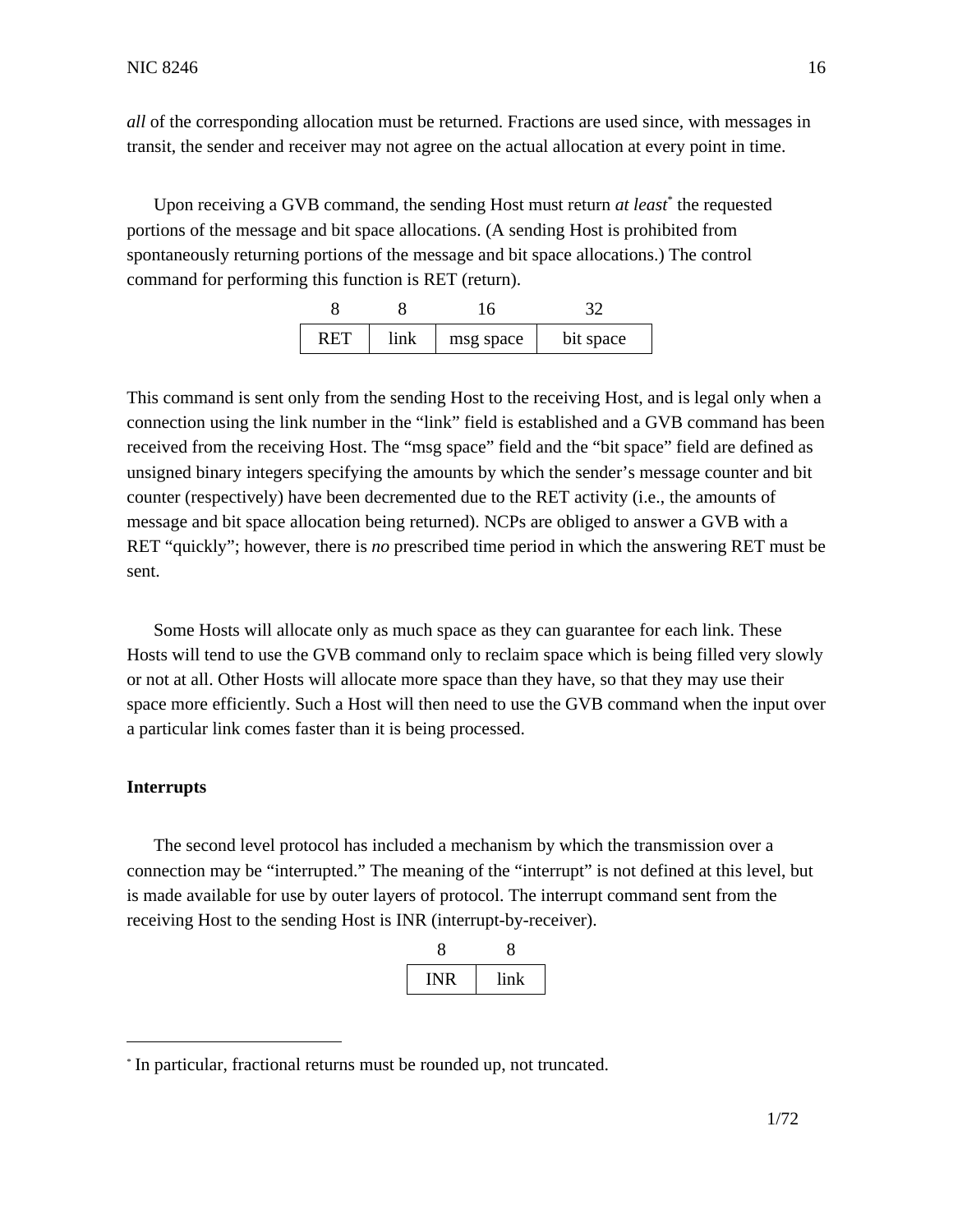The interrupt command sent from the sending Host to the receiving Host is INS (interrupt-bysender).



The INR and INS commands are legal only when a connection using the link number in the "link" field is established.

### **Test Inquiry**

It may sometimes be useful for one Host to determine if some other Host is capable of carrying on network conversations. The control command to be used for this purpose is ECO (echo).



The "data" field may contain any bit configuration chosen by the Host sending the ECO. Upon receiving an ECO command an NCP must respond by returning the data to the sender in an ERP (echo-reply) command.



A Host should "quickly" respond (with an ERP command) to an incoming ECO command. However, there is no prescribed time period, after the receipt of an ECO, in which the ERP must be returned. A Host is prohibited from sending an ERP when no ECO has been received, or from sending an ECO to a Host while a previous ECO to that Host remains "unanswered." Any of the following constitute an "answer" to an ECO: information from the local IMP that the ECO was discarded by the network (e.g., IMP/Host message type 7—Destination Dead), ERP, RST, or RRP (see below).

## **Reinitialization**

Occasionally, due to lost control messages, system "crashes", NCP errors, or other factors, communication between two NCPs will be disrupted. One possible effect of any such disruption might be that neither of the involved NCPs could be sure that its stored information regarding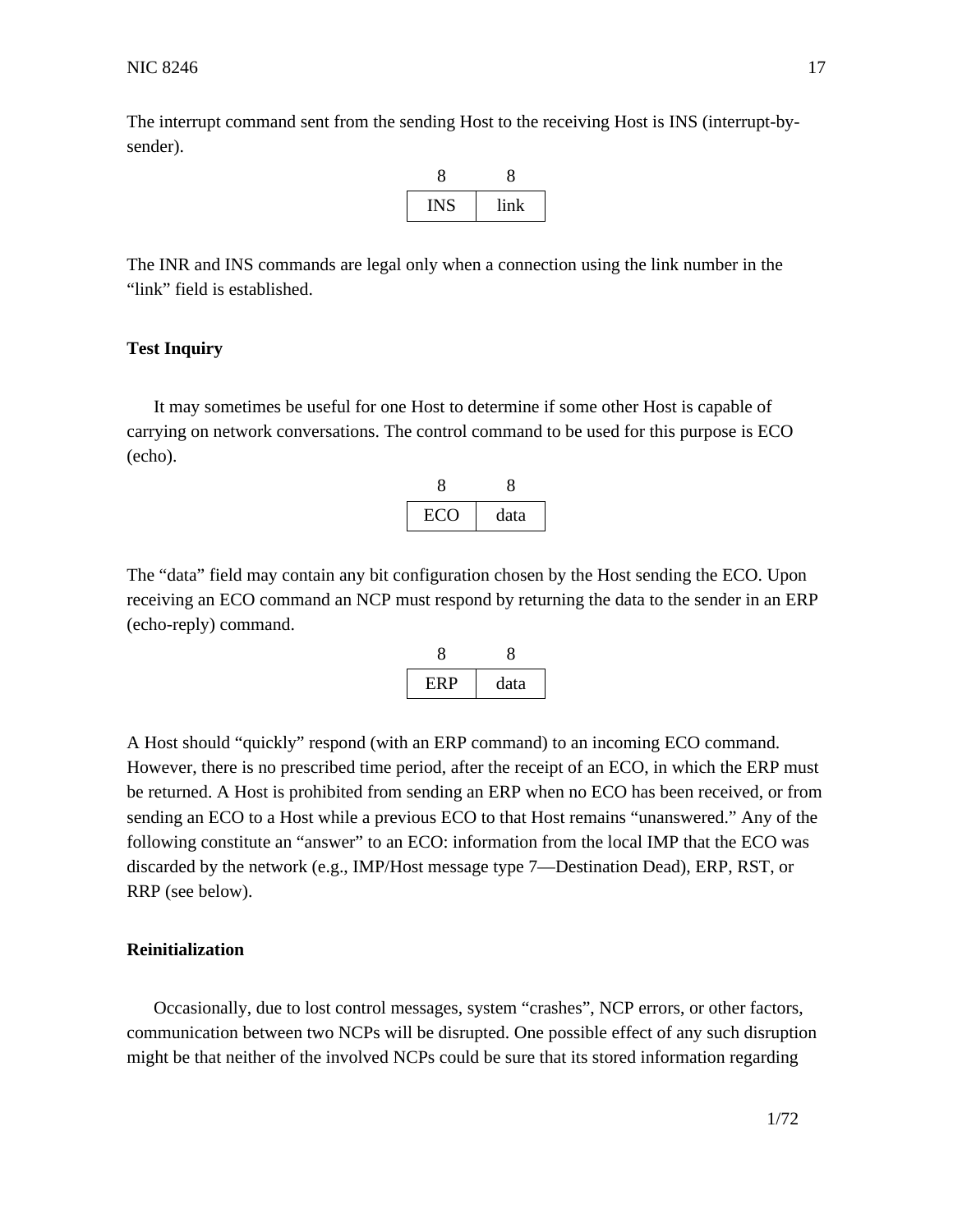connections with the other Host matched the information stored by the NCP of the other Host. In this situation, an NCP may wish to reinitialize its tables and request that the other Host do likewise; for this purpose the protocol provides the pair of control commands RST (reset) and RRP (reset-reply).



The RST command is to be interpreted by the Host receiving it as a signal to purge its NCP tables of any entries which arose from communication with the Host which sent the RST. The Host sending the RST should likewise purge its NCP tables of any entries which arise from communication with the Host to which the RST was sent. The Host receiving the RST should acknowledge receipt by returning an RRP. *Once the first Host has sent an RST to the second Host, the first Host is not obliged to communicate with the second Host (except for responding to RST) until the second Host returns an RRP*. In fact, to avoid synchronization errors, the first Host *should not* communicate with the second until the RST is answered. Of course, if the IMP subnetwork returns a "Destination Dead" (type 7) message in response to the control message containing the RST, an RRP should not be expected. If both NCPs decide to send RSTs at approximately the same time, then each Host will receive an RST and each must answer with an RRP, even though its own RST has not yet been answered.

Some Hosts may choose to "broadcast" RSTs to the entire network when they "come up." One method of accomplishing this would be to send an RST command to each of the 256 possible Host addresses; the IMP subnetwork would return a "Destination Dead" (type 7) message for each non-existent Host, as well as for each Host actually "dead." *However, no Host is ever obliged to transmit an RST command*.

Hosts are prohibited from sending an RRP when no RST has been received. Further, Hosts may send only one RST in a single control message and should wait a "reasonable time" before sending another RST to the same Host. Under these conditions, a single RRP constitutes an "answer" to *all* RSTs sent to that Host, and any other RRPs arriving from that Host should be discarded.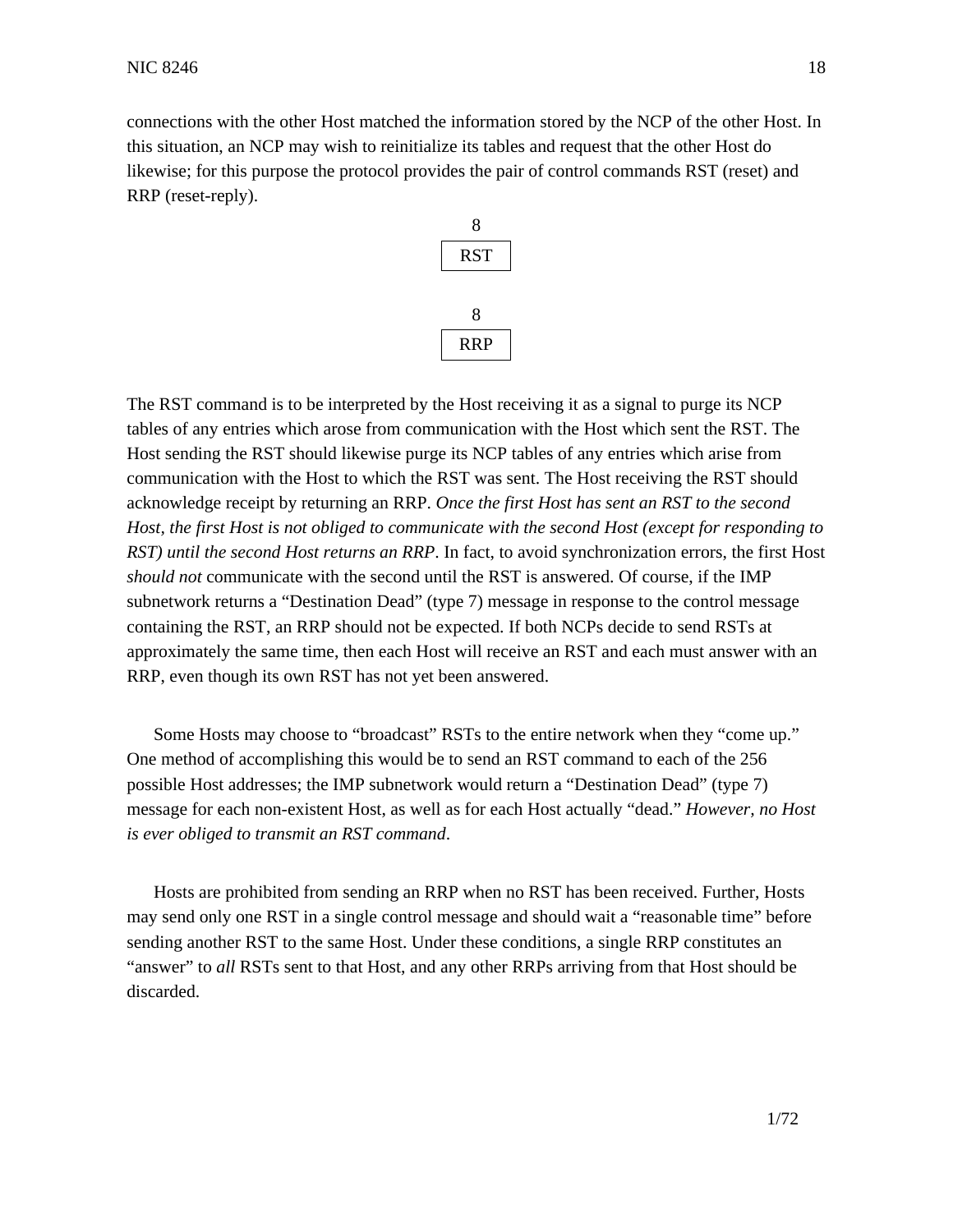## **IV. DECLARATIVE SPECIFICATIONS**

## **Message Format**

All Host-to-Host messages (i.e., messages of type zero) shall have a header 72 bits long consisting of the following fields (see Figure 1):

| Bits $1-32$ | Leader—The contents of this field must be constructed according to the<br>specifications contained in BBN Report Number 1822.                                                                                                   |
|-------------|---------------------------------------------------------------------------------------------------------------------------------------------------------------------------------------------------------------------------------|
| Bits 33–40  | Field $M_1$ —Must be zero.                                                                                                                                                                                                      |
| Bits 41–48  | Field S—Connection byte size. This size must be identical to the byte size in<br>the STR used in establishing the connection. If this message is being<br>transmitted over the control link the connection byte size must be 8. |
| Bits 49–64  | Field C—Byte Count. This field specifies the number of bytes in the text<br>portion of the message. A zero value in the C field is explicitly permitted.                                                                        |
| Bits 65–72  | Field $M_2$ —Must be zero.                                                                                                                                                                                                      |

Following the header, the message shall consist of a text field of C bytes, where each byte is S bits in length. Following the text there will be field  $M_3$  followed by padding. The  $M_3$  field is zero or more bits long and must be all zero; this field may be used to fill out a message to a word boundary.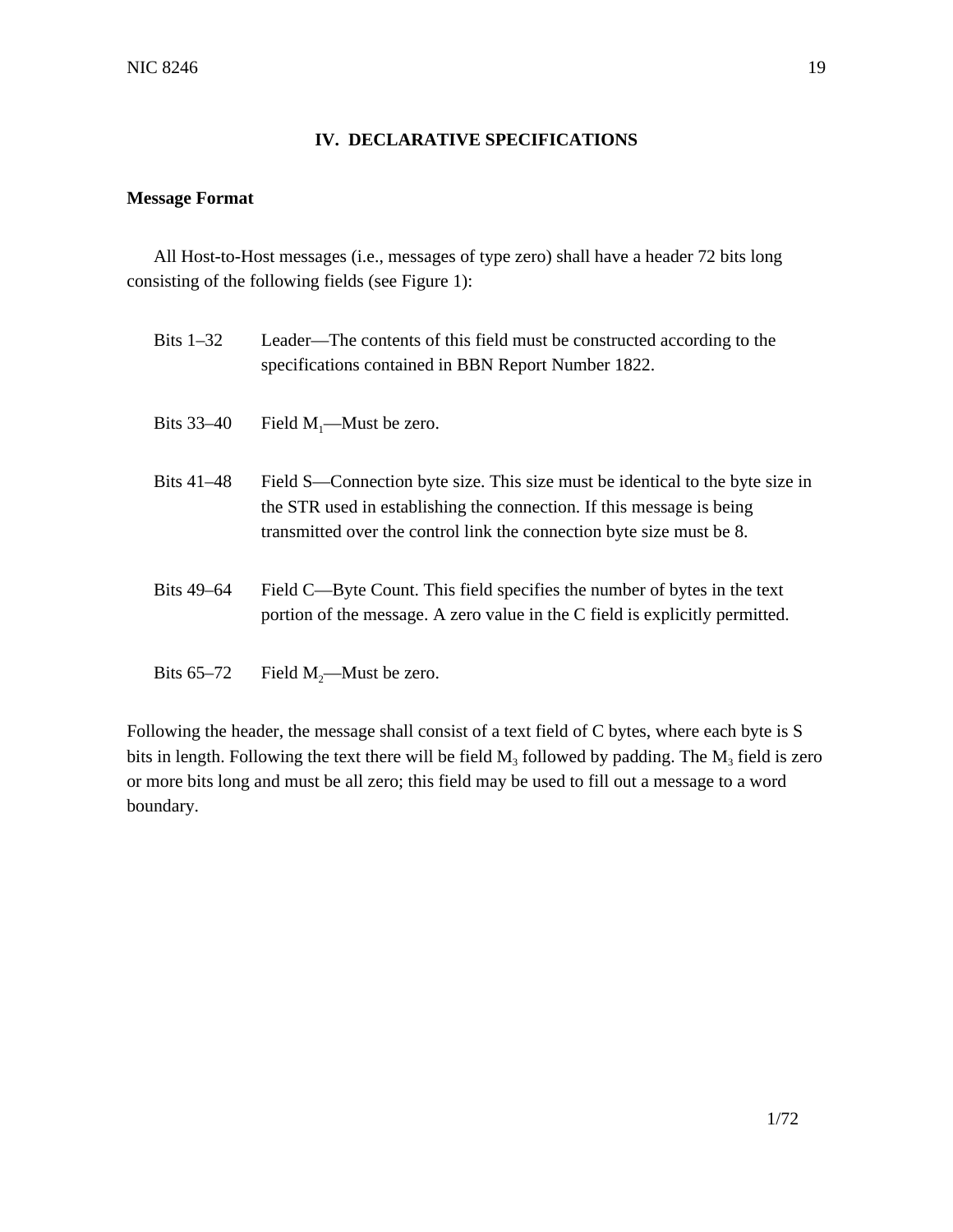

The message header must, among other things, enable the NCP at the receiving Host to identify correctly the connection over which the message was sent. Given a set of messages from Host A to Host B, the only field in the header under the control of the NCP at Host B is the link number (assigned via the RTS control command). Therefore, each NCP must insure that, at a given point in time, for each connection for which it is the receiver, a unique link is assigned. Recall that the link is specified by the sender's address and the link number; thus a unique link number must be assigned to each connection to a given Host.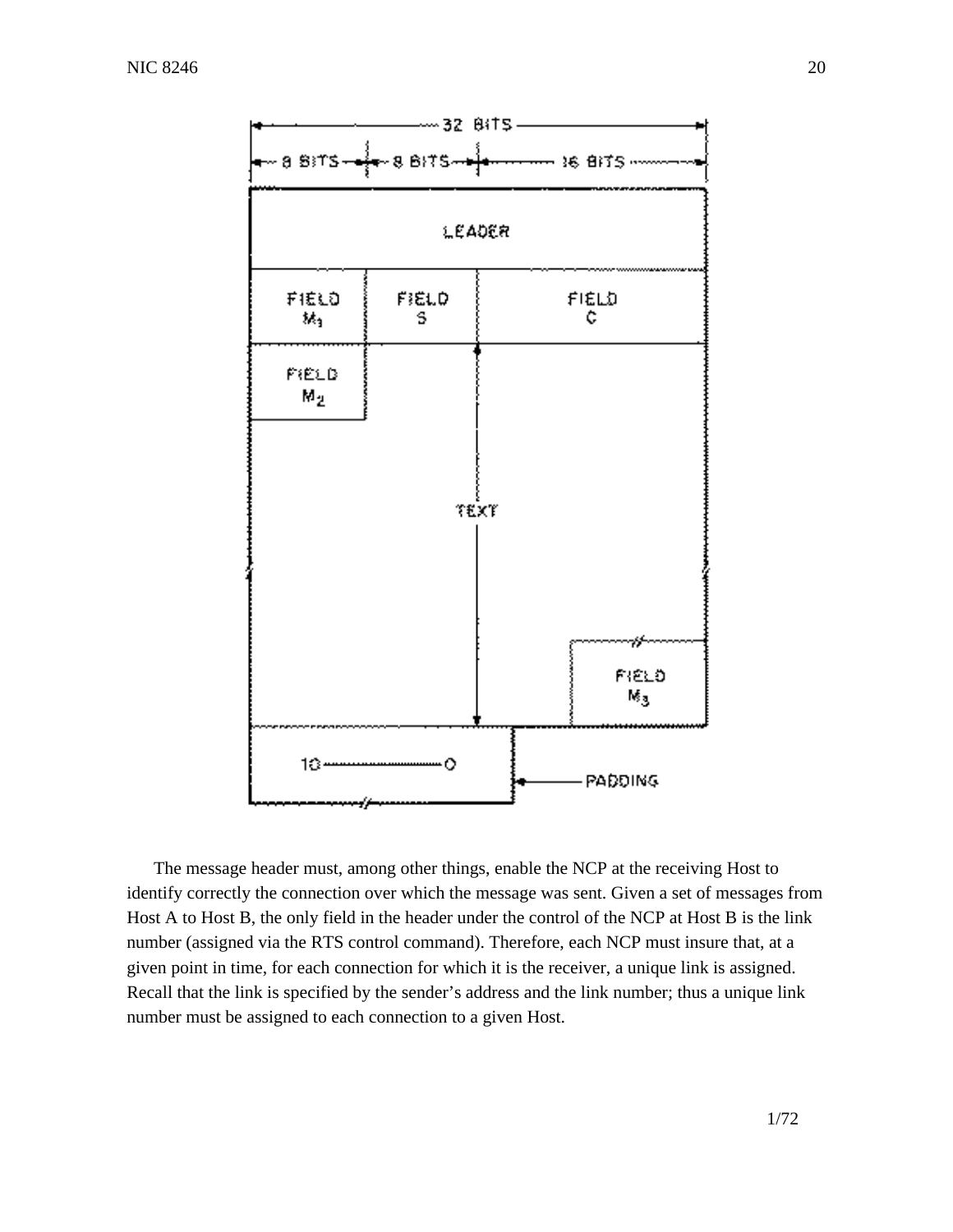## **Link Assignment**

Links are assigned as follows:

| Link number   | <b>Assignment</b>                                                                                     |
|---------------|-------------------------------------------------------------------------------------------------------|
| $\theta$      | Control link                                                                                          |
| $2 - 71$      | Available for connections                                                                             |
| $1, 72 - 190$ | Reserved—not for current use                                                                          |
| 191           | To be used only for measurement work under the direction of the<br>Network Measurement Center at UCLA |
| $192 - 255$   | Available for private experimental use.                                                               |

#### **Control Messages**

Messages sent over the control link have the same format as other Host-to-Host messages. The connection byte size (Field S in the message header) must be 8. Control messages may not contain more than 120 bytes of text; thus the value of the byte count (Field C in the message header) must be less than or equal to 120.

Control messages must contain an integral number of control commands. A single control command may not be split into parts which are transmitted in different control messages.

## **Control Commands**

Each control command begins with an 8-bit *opcode*. These opcodes have values of 0, 1, … to permit table lookup upon receipt. Private experimental protocols should be tested using opcodes of 255, 254, …. Most of the control commands are more fully explained in Section III.

#### **NOP—No operation**

| JOP |  |
|-----|--|

The NOP command may be sent at any time and should be discarded by the receiver. It may be useful for formatting control messages.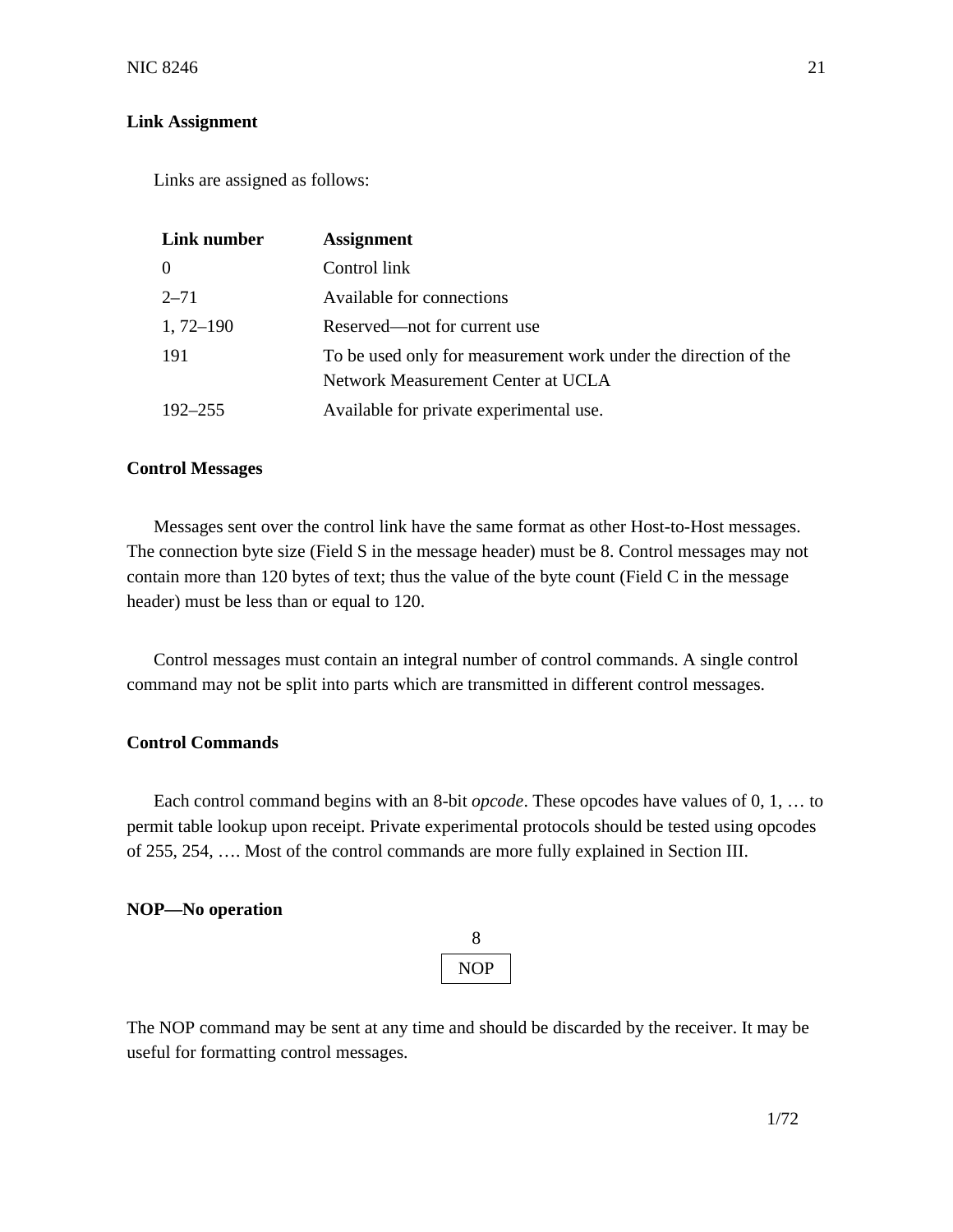## **RST—Reset**

8 RST

The RST command is used by one Host to inform another that all information regarding previously existing connections, including partially terminated connections, between the two Hosts should be purged from the NCP tables of the Host receiving the RST. Except for responding to RSTs, the Host which sent the RST is not obliged to communicate further with the other Host until an RRP is received in response.

## **RRP—Reset reply**

| RRP |  |
|-----|--|

The RRP command must be sent in reply to an RST command.

### **RTS—Request connection, receiver to sender**

| RTS. | receive socket   send socket   link |  |
|------|-------------------------------------|--|

The RTS command is used to establish a connection and is sent from the Host containing the receive socket to the Host containing the send socket. The link number for message transmission over the connection is assigned with this command; the "link" field must be between 2 and 71, inclusive.

## **STR—Request connection, sender to receiver**

| <b>STR</b> | send socket   receive socket   size |  |
|------------|-------------------------------------|--|

The STR command is used to establish a connection and is sent from the Host containing the send socket to the Host containing the receive socket. The connection byte size is assigned with this command; the size must be between 1 and 255, inclusive.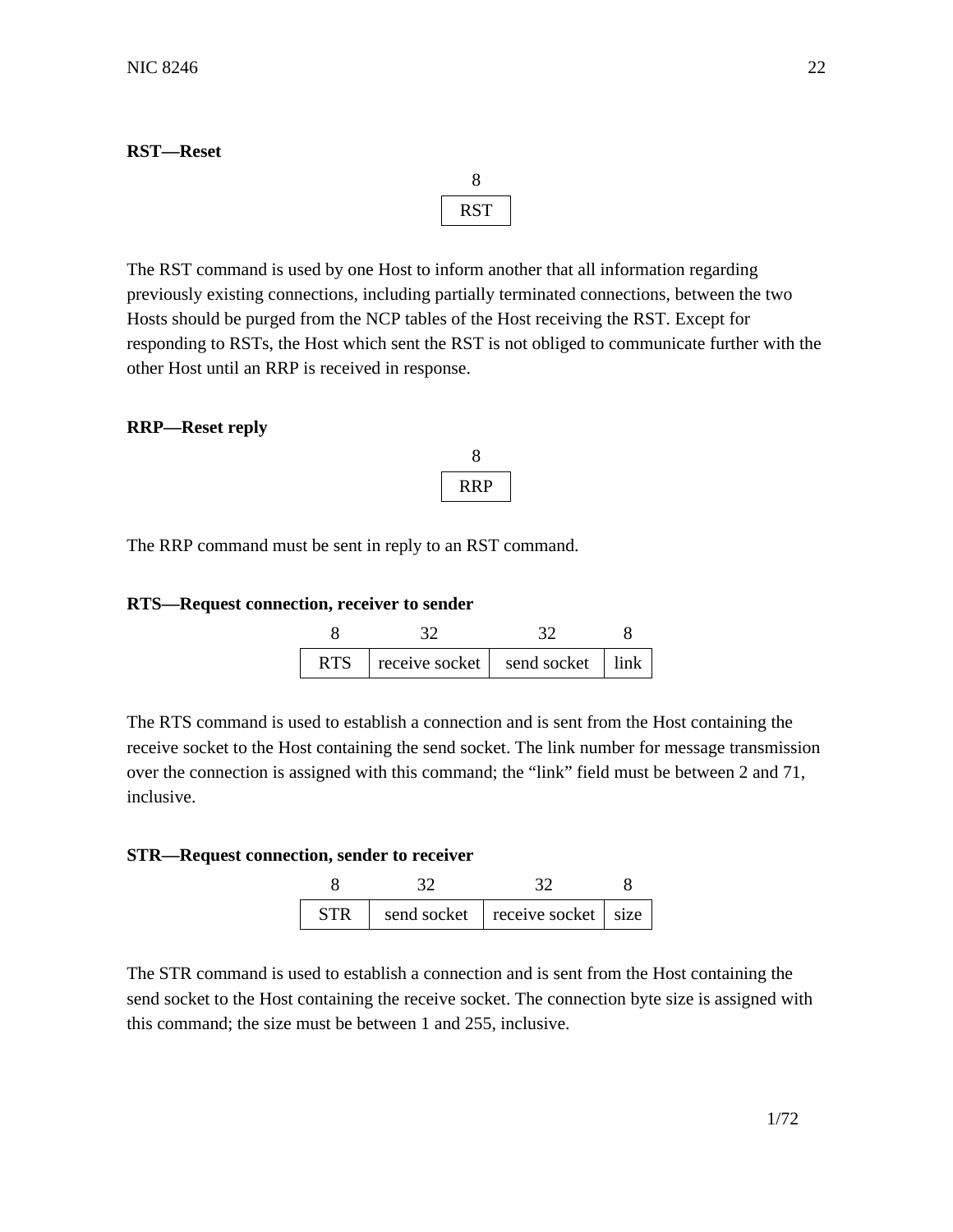## **CLS—Close**



The CLS command is used to terminate a connection. A connection need not be completely established before a CLS is sent.

## **ALL—Allocate**

| $AI$ . | link | msg space | bit space |
|--------|------|-----------|-----------|

The ALL command is sent from a receiving Host to a sending Host to increase the sending Host's space counters. This command may be sent only while the connection is established. The receiving Host is prohibited from incrementing the Host's message counter above  $(2^{16}-1)$  or bit counter above  $(2^{32}-1)$ .

### **GVB—Give back**



The GVB command is sent from a receiving Host to a sending Host to request that the sending Host return all or part of its message space and/or bit space allocations. The "fractions" specify what portion (in 128ths) of each allocation must be returned. This command may be sent only while the connection is established.

## **RET—Return**



The RET command is sent from the sending Host to the receiving Host to return all or a part of its message space and/or bit space allocations in response to a GVB command. This command may be sent only while the connection is established.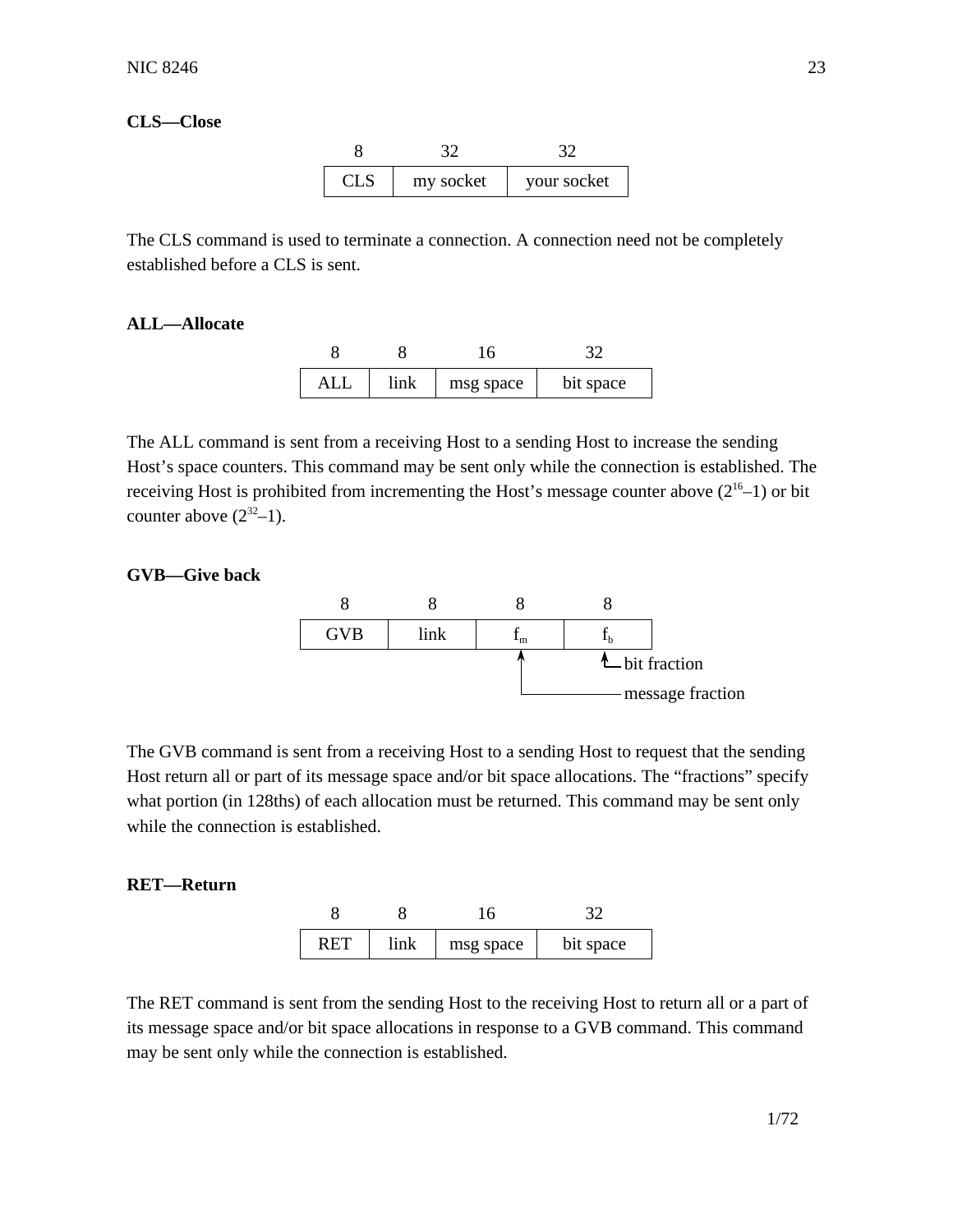## **INR—Interrupt by receiver**

| <b>INR</b> | link |  |
|------------|------|--|

The INR command is sent from the receiving Host to the sending Host when the receiving process wants to interrupt the sending process. This command may be sent only while the connection is established.

## **INS—Interrupt by sender**

| <b>INS</b> | link |  |
|------------|------|--|

The INS command is sent from the sending Host to the receiving Host when the sending process wants to interrupt the receiving process. This command may be sent only while the connection is established.

## **ECO—Echo request**

| EC O | data |  |
|------|------|--|

The ECO command is used only for test purposes. The data field may be any bit configuration convenient to the Host sending the ECO command.

## **ERP—Echo reply**

| ERP | data |  |
|-----|------|--|

The ERP command must be sent in reply to an ECO command. The data field must be identical to the data field in the incoming ECO command.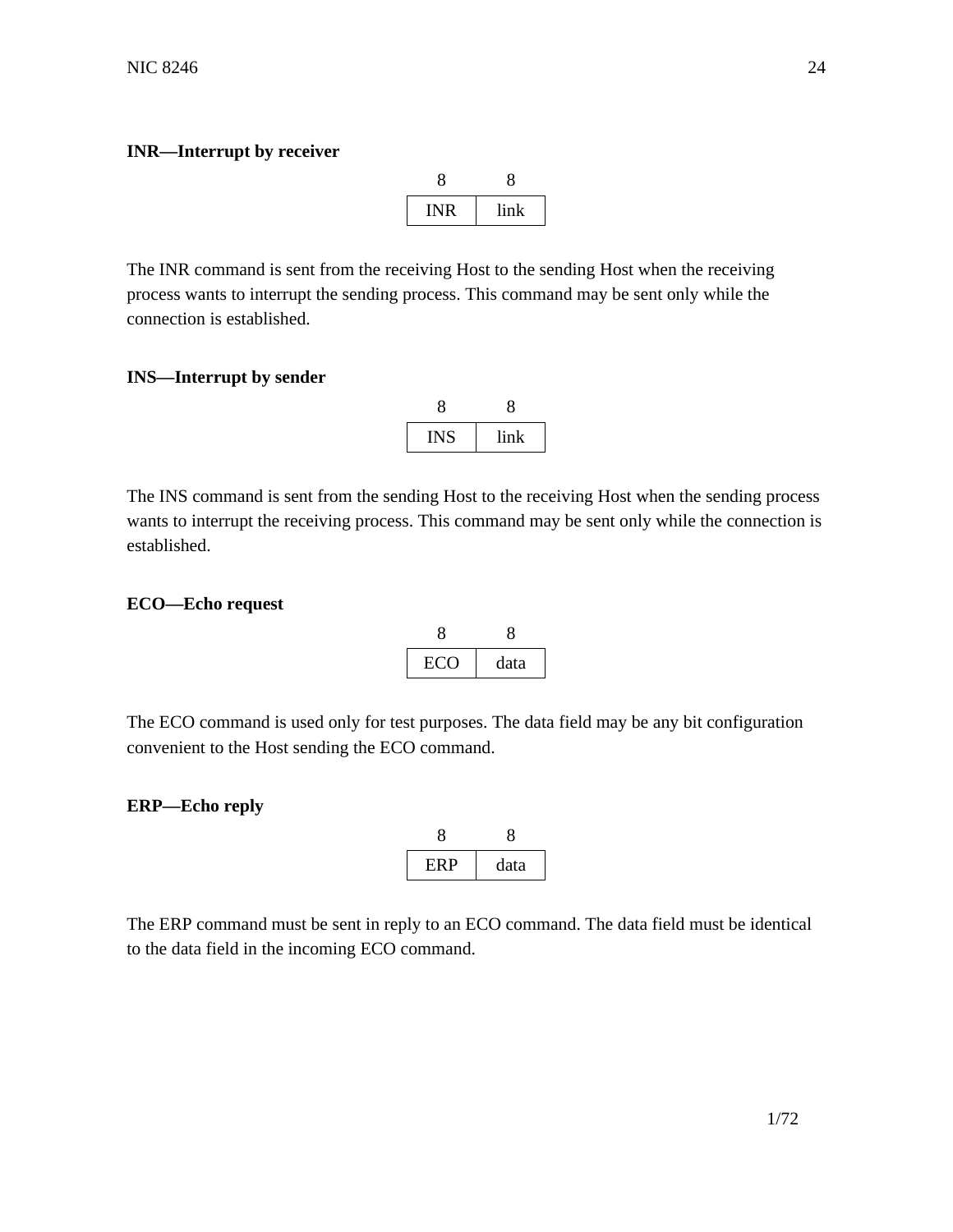## **ERR—Error detected**



The ERR command may be sent whenever a second level protocol error is detected in the input from another Host. In the case that the error condition has a predefined error code, the "code" field specifies the specific error, and the data field gives parameters. For other errors the code field is zero and the data field is idiosyncratic to the sender. Implementers of Network Control Programs are expected to publish timely information on their ERR commands.

The usefulness of the ERR command is compromised if it is merely discarded by the receiver. Thus, sites are urged to record incoming ERRs if possible, and to investigate their cause in conjunction with the sending site. The following codes are defined. Additional codes may be defined later.

- a. Undefined (Error code  $= 0$ ) The "data" field is idiosyncratic to the sender.
- b. Illegal opcode (Error code  $= 1$ )

An illegal opcode was detected in a control message. The "data" field contains the ten bytes of the control message beginning with the byte containing the illegal opcode. If the remainder of the control message contains less than ten bytes, fill will be necessary; the value of the fill is zeros.

c. Short parameter space (Error code  $= 2$ )

The end of a control message was encountered before all the required parameters of the control command being decoded were found. The "data" field contains the command in error; the value of any fill necessary is zeros.

d. Bad parameters (Error code  $= 3$ ) Erroneous parameters were found in a control command. For example, two receive or two send sockets in an STR, RTS, or CLS; a link number outside the range 2 to 71 (inclusive); an ALL containing a space allocation too large. The "data" field contains the command in error; the value of any fill necessary is zeros.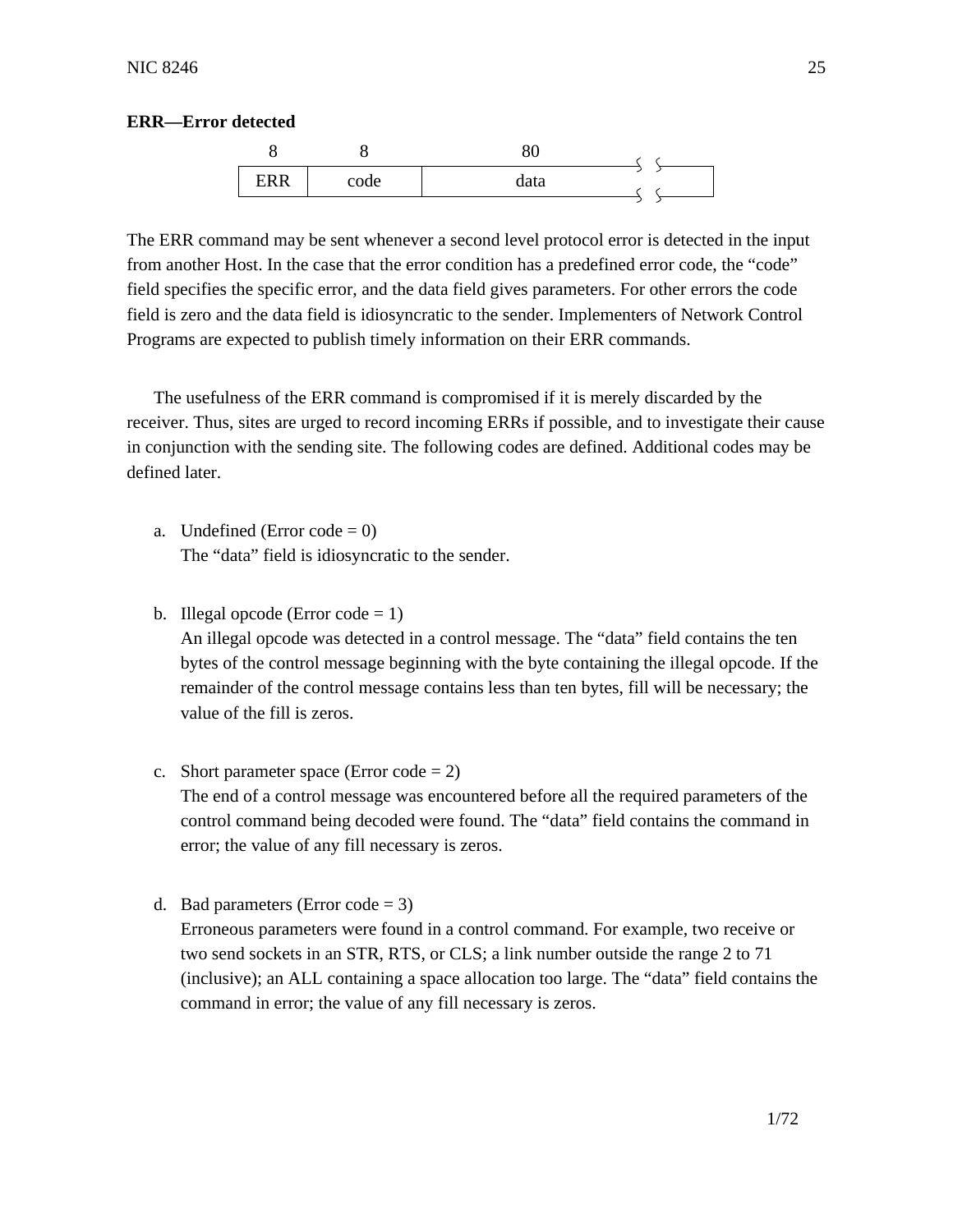- e. Request on a non-existent socket (Error code  $= 4$ ) A request other than STR or RTS was made for a socket (or link) for which *no* RFC has been transmitted in either direction. This code is meant to indicate to the NCP receiving it that functions are being performed out of order. The "data" field contains the command in error; the value of any fill necessary is zeros.
- f. Socket (link) not connected (Error code  $= 5$ ) There are two cases:
	- 1. A control command other than STR or RTS refers to a socket (or link) which is not part of an established connection. This code would be used when one RFC had been transmitted, but the matching RFC had not. It is meant to indicate the failure of the NCP receiving it to wait for a response to an RFC. The "data" field contains the command in error; the value of any fill necessary is zeros.
	- 2. A message was received over a link which is not currently being used for any connection. The contents of the "data" field are the message header followed by the first eight bits of text (if any) or zeros.

## **Opcode Assignment**

Opcodes are defined to be eight-bit unsigned binary numbers. The values assigned to opcodes are:

| <b>NOP</b> | Ξ        | 0              |
|------------|----------|----------------|
| <b>RTS</b> | $\equiv$ | 1              |
| <b>STR</b> | $\equiv$ | $\overline{c}$ |
| <b>CLS</b> | $=$      | 3              |
| AI.        | $=$      | 4              |
| <b>GVB</b> | $=$      | 5              |
| <b>RET</b> | $=$      | 6              |
| <b>INR</b> | $=$      | 7              |
| <b>INS</b> | $=$      | 8              |
| ECO        | -        | 9              |
| ERP        |          | 10             |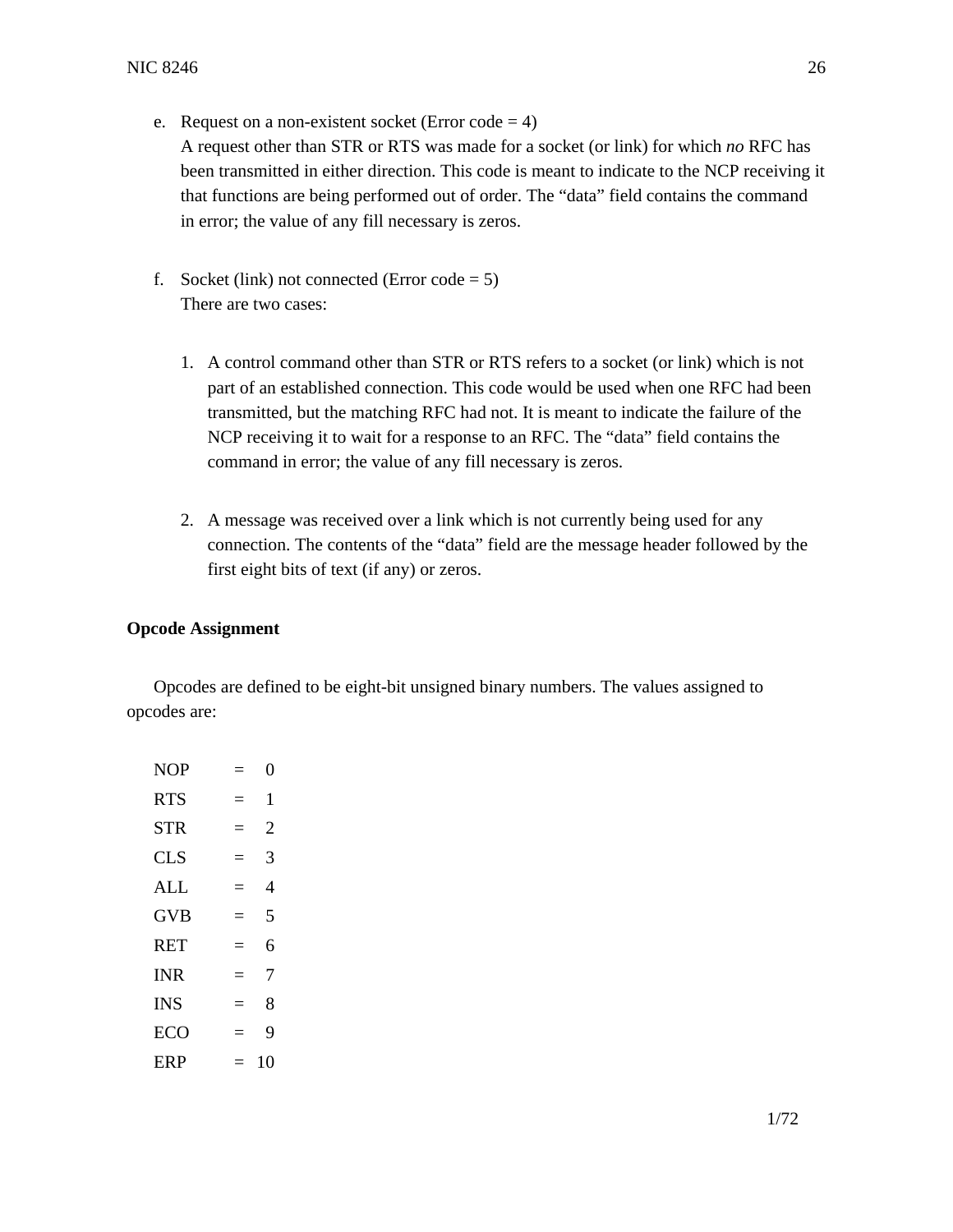| ERR | $=$ 11 |
|-----|--------|
| RST | $= 12$ |
| RRP | $= 13$ |

# **Control Command Summary**